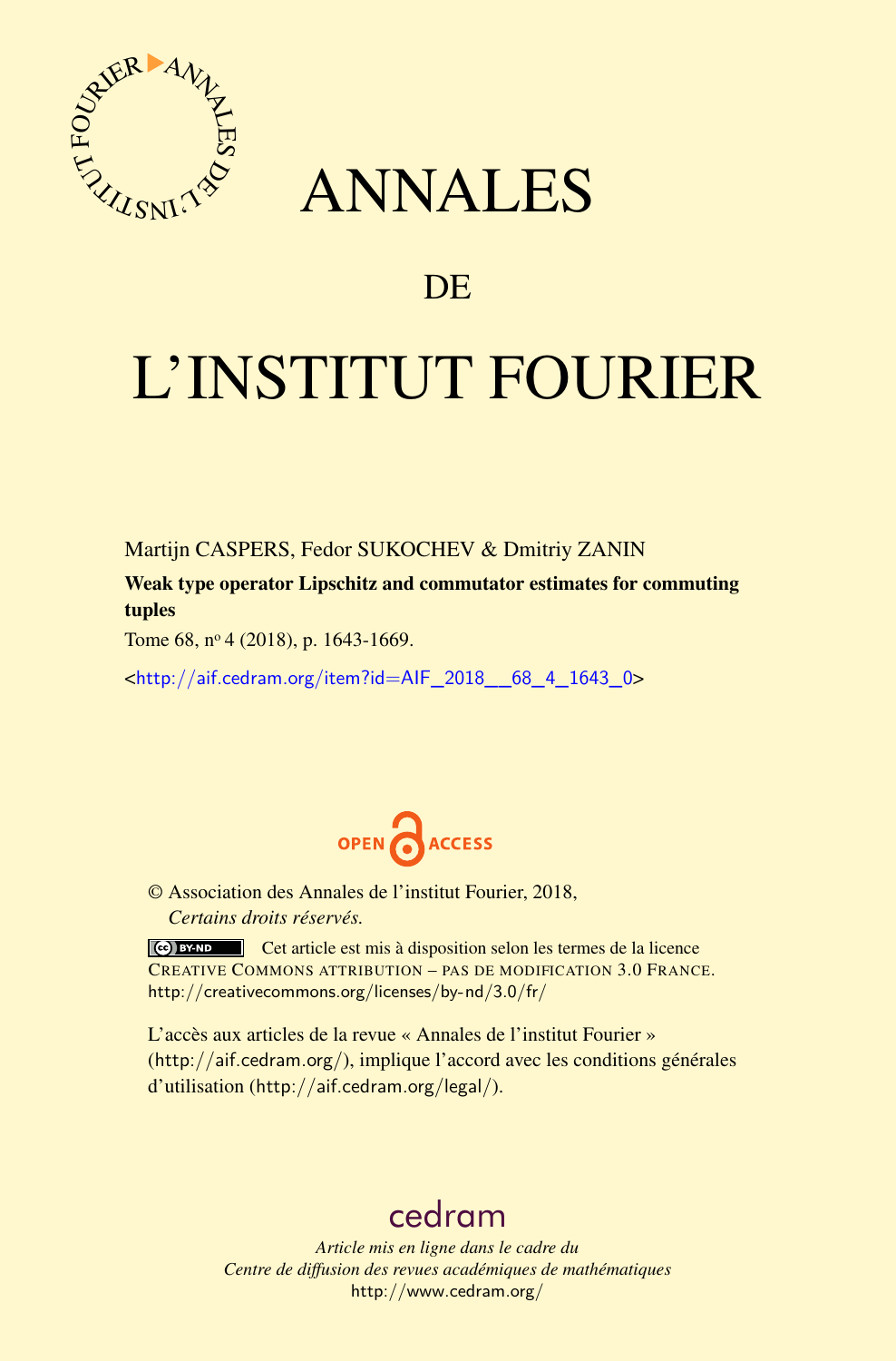#### WEAK TYPE OPERATOR LIPSCHITZ AND COMMUTATOR ESTIMATES FOR COMMUTING TUPLES

#### **by Martijn CASPERS, Fedor SUKOCHEV & Dmitriy ZANIN (\*)**

ABSTRACT. — Let  $f : \mathbb{R}^d \to \mathbb{R}$  be a Lipschitz function. If *B* is a bounded selfadjoint operator and if  $\{A_k\}_{k=1}^d$  are commuting bounded self-adjoint operators such that  $[A_k, B] \in L_1(H)$ , then

$$
\| [f(A_1, \ldots, A_d), B] \|_{1,\infty} \leq c(d) \|\nabla(f)\|_{\infty} \max_{1 \leq k \leq d} \| [A_k, B] \|_{1},
$$

where  $c(d)$  is a constant independent of *f*, *M* and *A*, *B* and  $\|\cdot\|_{1,\infty}$  denotes the weak *L*1-norm.

If  $\{X_k\}_{k=1}^d$  (respectively,  $\{Y_k\}_{k=1}^d$ ) are commuting bounded self-adjoint operators such that  $X_k - Y_k \in L_1(H)$ , then

 $||f(X_1, \ldots, X_d) - f(Y_1, \ldots, Y_d)||_{1,\infty} \leq c(d) ||\nabla(f)||_{\infty} \max_{1 \leq k \leq d} ||X_k - Y_k||_1.$ 

RÉSUMÉ. — Soit  $f: \mathbb{R}^d \to \mathbb{R}$  une fonction Lipschitzienne. Si *B* est un opérateur borné auto-adjoint et si  $\{A_k\}_{k=1}^d$  sont des opérateurs bornés auto-adjoints qui commutent et tels que  $[A_k, B] \in L_1(H)$ , alors

 $||[f(A_1, ..., A_d), B]||_{1,\infty} \leq c(d) ||\nabla(f)||_{\infty} \max_{1 \leq k \leq d} ||[A_k, B]||_1$ 

où *c*(*d*) est une constante indépendante de *f*, *M* et *A*, *B* et  $\|\cdot\|_{1,\infty}$  désigne la norme *L*1-faible.

Si  $\{X_k\}_{k=1}^d$  (respectivement  $\{Y_k\}_{k=1}^d$ ) sont des opérateurs bornés qui commutent et tels que  $X_k - Y_k \in L_1(H)$ , alors

 $||f(X_1, \ldots, X_d) - f(Y_1, \ldots, Y_d)||_{1,\infty} \leq c(d) ||\nabla(f)||_{\infty} \max_{1 \leq k \leq d} ||X_k - Y_k||_1.$ 

Keywords: Non-commutative *Lp*-spaces, commutator estimates, Calderón–Zygmund theory.

<sup>2010</sup> Mathematics Subject Classification: 47B10, 47L20, 47A30.

<sup>(\*)</sup> First author: This project has received funding from the European Union's Horizon 2020 research and innovation programme under grant agreement No. 702139. The work of the second and third named authors is supported by the ARC.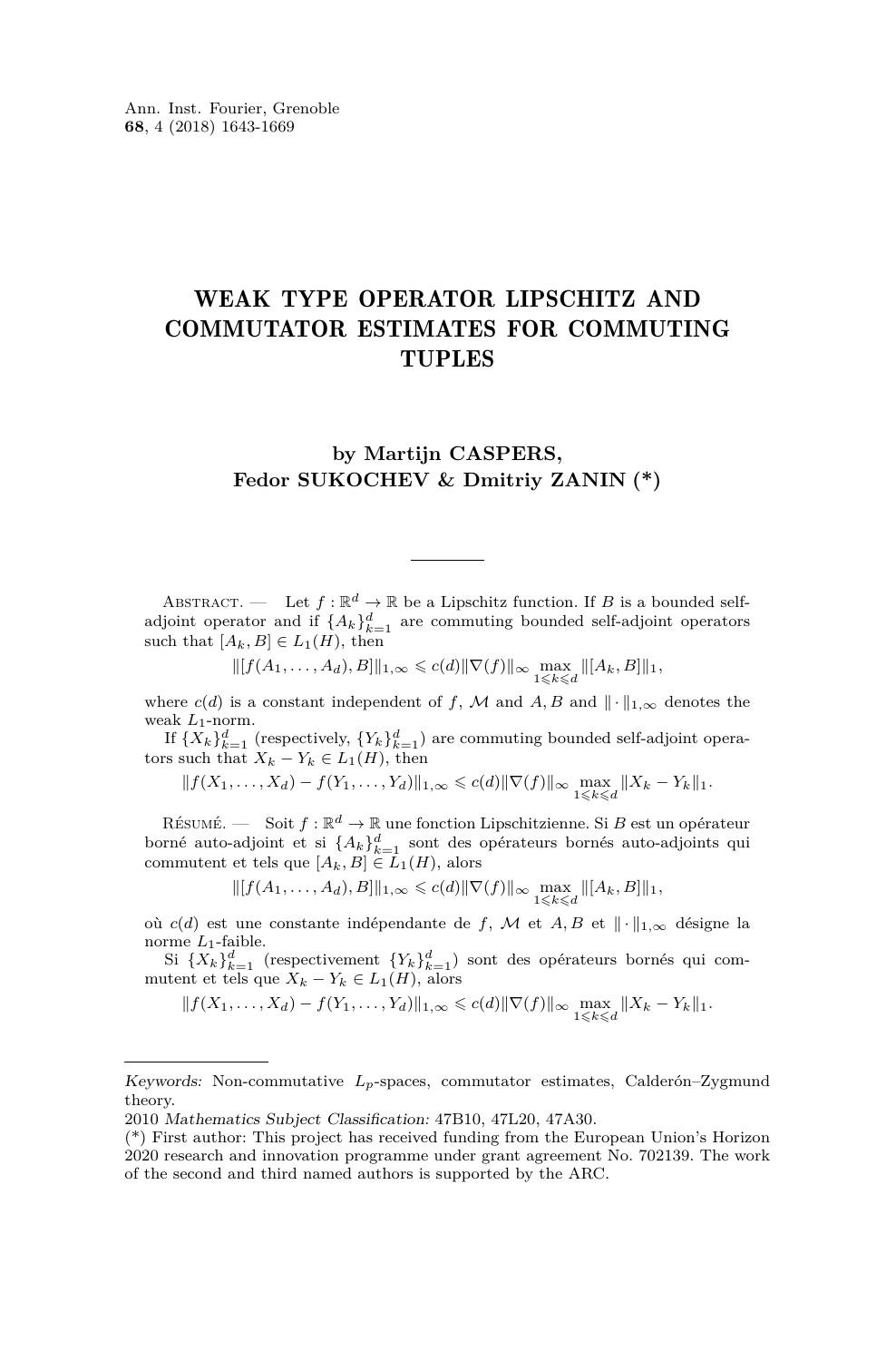#### <span id="page-2-0"></span>**1. Introduction**

Let  $f : \mathbb{R} \to \mathbb{R}$  be a Lipschitz function. Let M be a semi-finite von Neumann algebra and let  $\mathcal{M}_{sa}$  be its self-adjoint part. This paper deals with differentiability properties of (multi-dimensional versions of) the mapping

(1.1) M*sa* 3 *A* 7→ *f*(*A*)*.*

The interest in such differentiability problems comes from very diverse directions:

- (i) the mapping [\(1.1\)](#page-2-0) relates strongly to perturbations of commutators,
- (ii) there is a prolific series of papers devoted to differentiability and Lipschitz properties of [\(1.1\)](#page-2-0),
- (iii) the map [\(1.1\)](#page-2-0) relates to Connes' non-commutative geometry and in particular the spectral action, see [\[10,](#page-26-0) [32,](#page-27-0) [34\]](#page-27-1).

The roots of the results of this paper can be traced back to a problem of Krein [\[21\]](#page-26-1) which led to a remarkable diversity of papers concerning double operator integrals and Schur multipliers. The original Krein problem asks if for a function *f* being Lipschitz implies that it is operator Lipschitz, mean-ing that [\(1.1\)](#page-2-0) is Lipschitz for the uniform norm on  $\mathcal{M}_{sa}$ . Krein's question is very natural but it was shown that it has a negative answer [\[14\]](#page-26-2), unless one imposes stricter differentiability assumptions on *f* (like belonging to certain Besov or Sobolev spaces), see [\[1,](#page-25-0) [2,](#page-25-1) [28\]](#page-26-3) to name just a few. Contributions to the problem were made by various people including Davies [\[11\]](#page-26-4), Kato [\[18\]](#page-26-5) and Kosaki [\[20\]](#page-26-6) who found positive and negative results (under suitable conditions) for the analogue of Krein's problem for  $L_p$ -norms.

With the development of double operator integrals (see e.g. [\[5,](#page-25-2) [25,](#page-26-7) [26\]](#page-26-8)) significant steps forward were made on Lipschitz and differentiability properties of the mapping  $(1.1)$ , which were shown to be equivalent to various commutator estimates (see [\[4\]](#page-25-3), [\[12,](#page-26-9) Theorem 2.2]). In turn this led to questions on the behavior of certain Schur multipliers and related double operator integrals.

Finding estimates, even if they are non-optimal, for norms of Schur multipliers is a highly non-trivial task. The hard part is that Schur multipliers acting on  $L_{\infty}$ -spaces (or just matrix algebras) can often be estimated using Stinespring dilations, see e.g. [\[29\]](#page-26-10). However, if one considers Schur multipliers on  $L_p$ -spaces this tool is inapplicable. Therefore, in order to attack Krein's problem for  $L_p$ -spaces,  $p \neq 1$ ,  $\infty$  we are forced to introduce new techniques.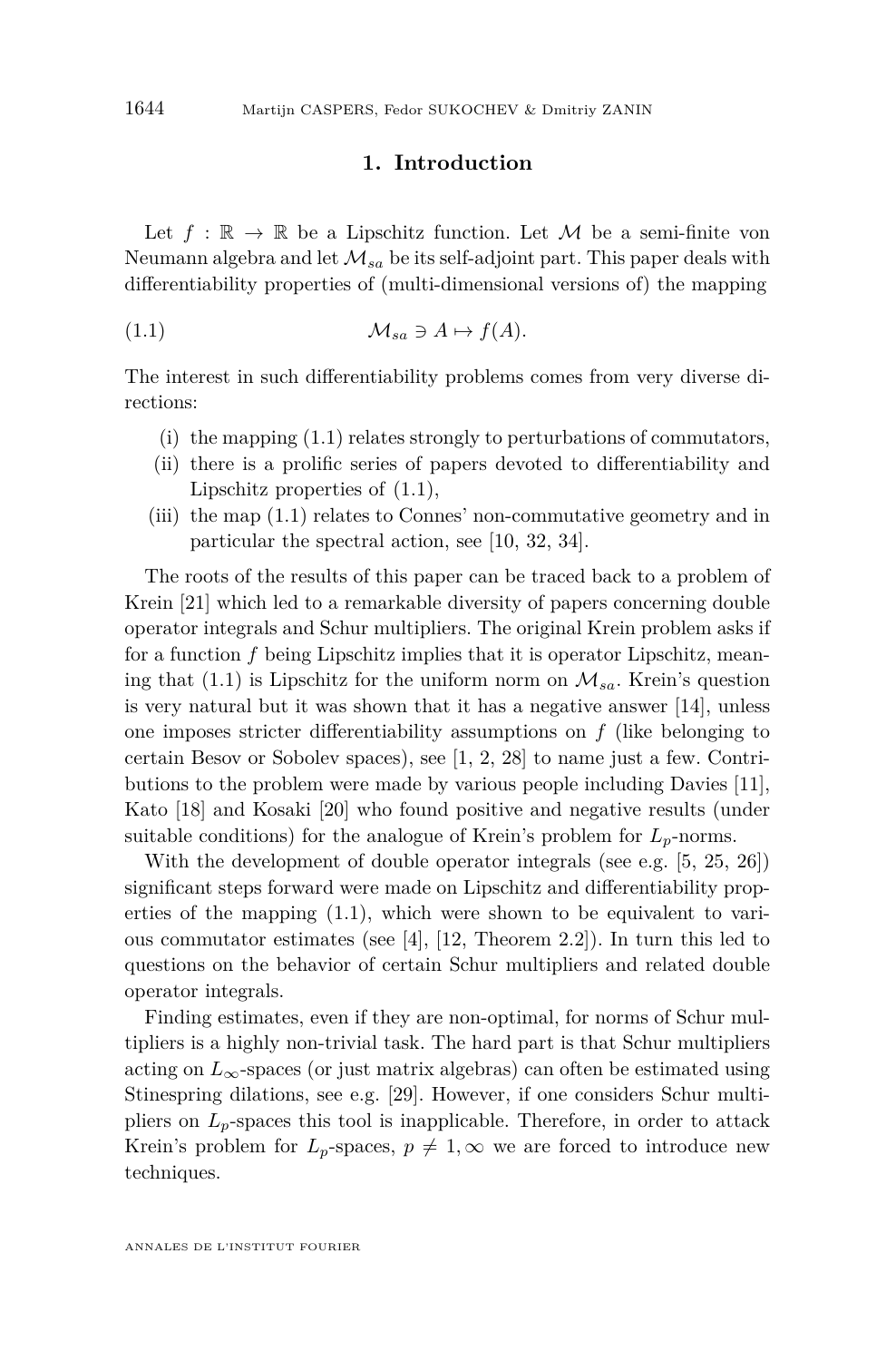A corner stone result was obtained in [\[31\]](#page-27-2) (see also [\[16\]](#page-26-11)): it was shown by D. Potapov and the second named author that the mapping [\(1.1\)](#page-2-0) is Lipschitz continuous with respect to the  $L_p$ -norm,  $1 < p < \infty$ . As [\[31\]](#page-27-2) involves an application of the vector valued Marcinkiewicz multiplier theorem (due to Bourgain) it was not clear what the optimal non-commutative Lipschitz constants are. A sharp estimate for  $L_p$ -spaces was found in [\[7\]](#page-25-4). However in the category of symmetric spaces the question whether the so-called weak-(1*,* 1) estimate holds remained open.

A first result in this weak-(1*,* 1) direction was obtained by Nazarov and Peller [\[24\]](#page-26-12) who proved it in the special case that  $A - B$  has rank 1. In the same paper a question concerning validity of this result for an arbitrary trace class perturbation  $A - B$  was posed. A full answer for  $f$  being the absolute value map was obtained in [\[9\]](#page-26-13) using positive definite Schur multipliers and triangular truncations. In [\[8\]](#page-25-5) this result was extended to all Lipschitz functions. The result is ultimate for the functions of 1 variable: it is optimal within the category of symmetric spaces and it implies all other known estimates on perturbations of commutators and Lipschitz functions obtained before [\[7,](#page-25-4) [9,](#page-26-13) [11,](#page-26-4) [12,](#page-26-9) [13,](#page-26-14) [18,](#page-26-5) [20,](#page-26-6) [24,](#page-26-12) [31\]](#page-27-2). The key ingredient of the proof in [\[8\]](#page-25-5) is a new connection with non-commutative Calderón–Zygmund theory and in particular with the main result from Parcet's fundamental paper [\[27\]](#page-26-15) (see also the recent paper by Cadilhac [\[6\]](#page-25-6) for a substantially shorter proof).

In this paper we focus on multi-dimensional (or multi-variable) Lipschitz estimates for the mapping [\(1.1\)](#page-2-0) which naturally includes a version of the Nazarov–Peller problem for normal operators. This study is deeply connected with that of classical Fourier multipliers. In particular, the dimension dependence of classes of multipliers as Bochner–Riesz multipliers, Riesz multipliers, (directional) Hilbert transforms et cetera, has been an important theme of research (we refer to Grafakos's book [\[15\]](#page-26-16) with ample such results). Therefore, it is natural to look at the higher dimensional behavior of [\(1.1\)](#page-2-0). Some results were obtained in [\[19\]](#page-26-17) and [\[7\]](#page-25-4). However, the results in these papers are not optimal. In this paper we obtain the following.

<span id="page-3-0"></span>THEOREM 1.1. — For every Lipschitz function  $f : \mathbb{R}^d \to \mathbb{R}$  and for every collection  $\mathbf{A} = \{A_k\}_{k=1}^d \subset B(H)$  of commuting self-adjoint operators such that  $[A_k, B] \in L_1(H)$ , we have

$$
\|[f(\mathbf{A}),B]\|_{1,\infty} \leq c(d) \|\nabla(f)\|_{\infty} \cdot \max_{1 \leq k \leq d} \|[A_k,B]\|_{1}.
$$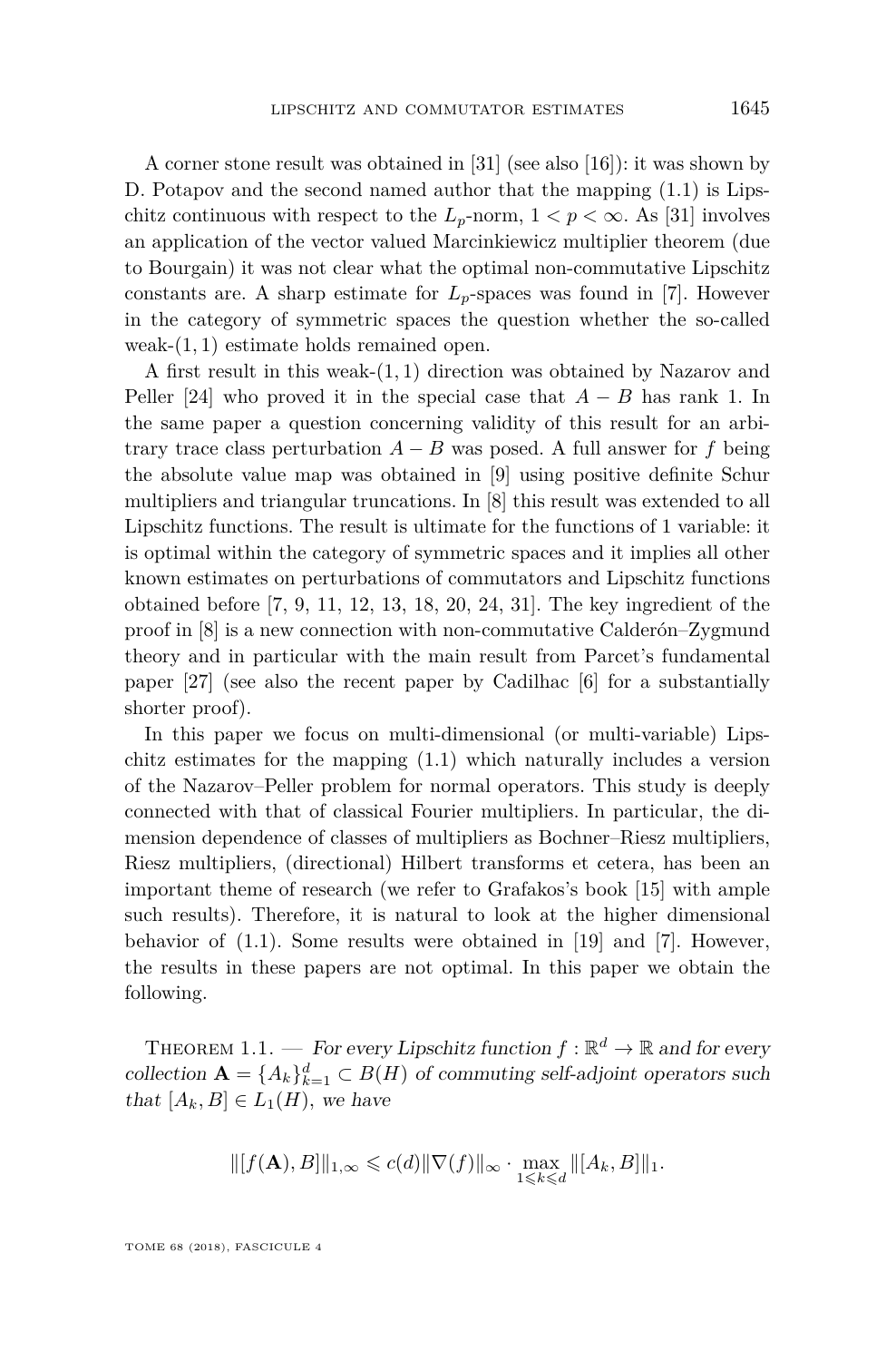For every Lipschitz function  $f : \mathbb{R}^d \to \mathbb{R}$  and for every collections **X** =  ${X_k}_{k=1}^d \subset B(H)$ ,  $\mathbf{Y} = {Y_k}_{k=1}^d \subset B(H)$  of commuting self-adjoint operators such that  $X_k - Y_k \in L_1(H)$ , we have

$$
\|f(\mathbf{X}) - f(\mathbf{Y})\|_{1,\infty} \leq c(d) \|\nabla(f)\|_{\infty} \cdot \max_{1 \leq k \leq d} \|X_k - Y_k\|_1.
$$

As a corollary of Theorem [1.1](#page-3-0) we extend our main result from [\[8\]](#page-25-5) to normal operators, see Corollary [5.4,](#page-23-0) which substantially improves corresponding results in [\[2,](#page-25-1) [7\]](#page-25-4) (see also [\[1\]](#page-25-0)). This extension is based on a strengthened version of the transference principle from [\[8\]](#page-25-5) as explained in Section [4.](#page-18-0) In the text we prove a somewhat stronger result than Theorem [1.1](#page-3-0) in terms of double operator integrals (see the next section for the definitions), of which the main Theorem [1.1](#page-3-0) is a corollary.

<span id="page-4-0"></span>THEOREM 1.2. — For every Lipschitz function  $f : \mathbb{R}^d \to \mathbb{R}$  and for every collection  $\mathbf{A} = \{A_k\}_{k=1}^d$  of commuting self-adjoint operator in a semifinite von Neumann algebra M*,* we have

$$
||T_{f_{k_0}}^{\mathbf{A},\mathbf{A}}(V)||_{1,\infty} \leqslant c(d)||\nabla(f)||_{\infty}||V||_1, \quad V \in (L_1 \cap L_2)(\mathcal{M}),
$$

for every  $1 \leq k_0 \leq d$ . Here,  $f_{k_0}$  is defined by [\(2.7\)](#page-8-0).

Our proofs are based on weak type versions of de Leeuw theorems [\[22\]](#page-26-18) and a delicate analysis of homogeneous Calderón–Zygmund operators.

#### **2. Preliminaries**

#### **2.1. General notation**

Throughout the paper *d* is an integer  $\geq 1$ . Our main result, Theorem [1.1,](#page-3-0) concerns *d*-tuples of commuting self-adjoint operators, whereas the proofs involve an analysis on  $\mathbb{R}^{d+1}$  and  $\mathbb{T}^{d+1}$ . We use

$$
\nabla = (\partial_1, \dots, \partial_{d+1}) = \frac{1}{i}(\frac{\partial}{\partial t_1}, \dots, \frac{\partial}{\partial t_{d+1}})
$$

for the gradient, which is an unbounded operator on  $L_2(\mathbb{R}^{d+1})$ . We use  $\mathcal F$ for the Fourier transform  $\mathcal{F}(f)(t) = (2\pi)^{-(d+1)/2} \int_{\mathbb{R}^{d+1}} f(s) e^{-i\langle s,t \rangle} ds$ .

Let  $M$  be a semifinite von Neumann algebra equipped with a faithful normal semifinite trace  $\tau$ . In this paper, we always presume that M is represented on a separable Hilbert space.

A (closed and densely defined) operator *x* affiliated with M is called *τ*−measurable if  $\tau(E_{|x|}(s,\infty)) < \infty$  for sufficiently large *s*. We denote the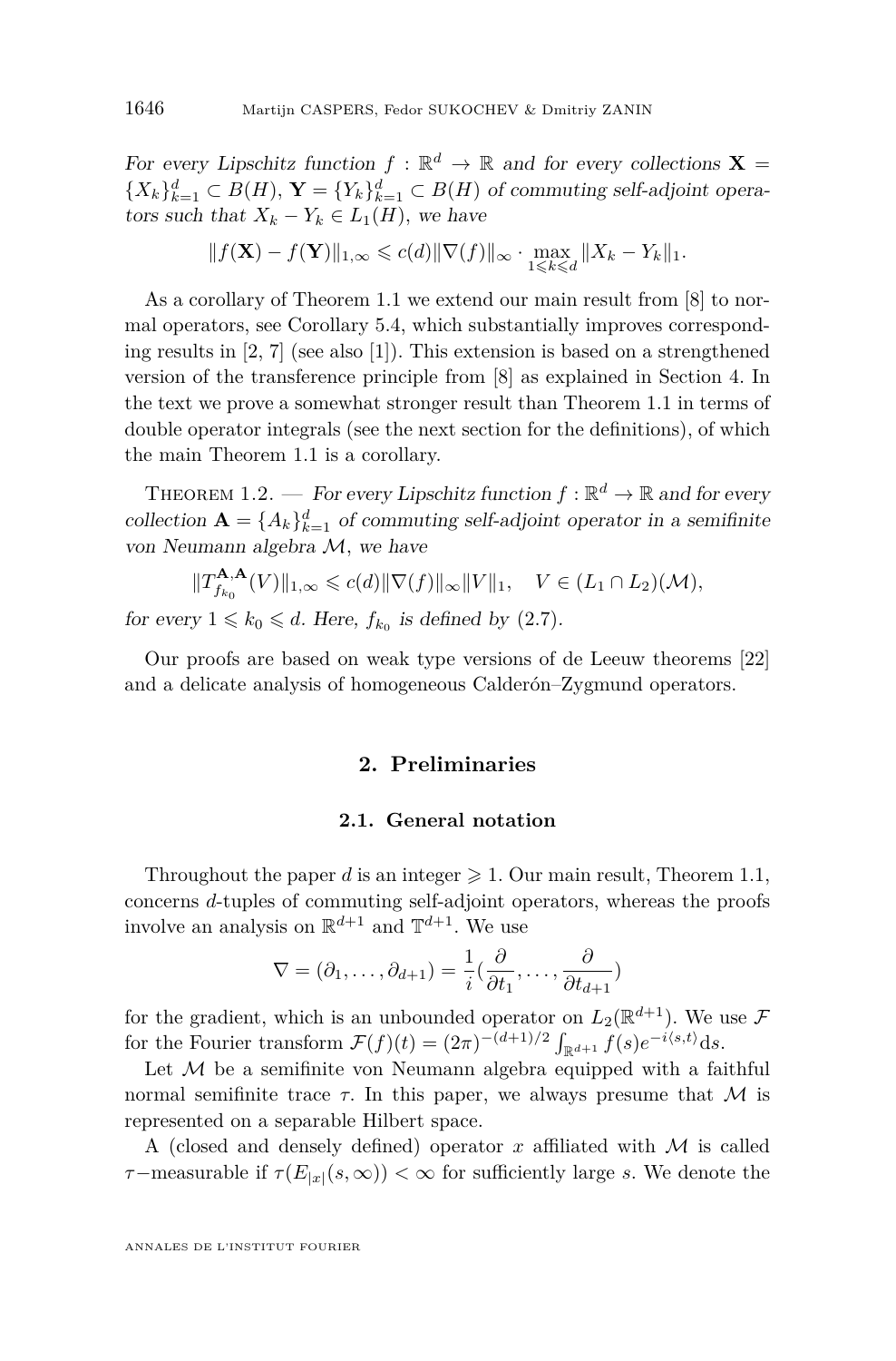set of all  $\tau$ −measurable operators by  $S(\mathcal{M}, \tau)$ *.* For every  $x \in S(\mathcal{M}, \tau)$ *,* we define its singular value function  $\mu(A)$  by setting

$$
\mu(t, x) = \inf \{ ||x(1 - p)||_{\infty} : \tau(p) \leq t \}.
$$

Equivalently, for positive self-adjoint operators  $x \in S(\mathcal{M}, \tau)$ , we have

<span id="page-5-0"></span>
$$
n_x(s) = \tau(E_x(s, \infty)), \quad \mu(t, x) = \inf\{s : n_x(s) < t\}.
$$

We have for  $x, y \in S(\mathcal{M}, \tau)$  (see e.g. [\[23,](#page-26-19) Corollary 2.3.16])

(2.1) 
$$
\mu(t+s, x+y) \le \mu(t,x) + \mu(s,y), \quad t, s > 0.
$$

Let  $S((0,\infty) \times (0,\infty)) = S(L_\infty((0,\infty) \times (0,\infty)), \int ds)$  where the integral is the Lebesgue integral. Recall that every  $x \in S(\mathcal{M}, \tau)$ ,  $y \in \mathcal{M}$  such  $\mu(x) \otimes$  $\mu(y) \in S((0,\infty) \times (0,\infty))$  we have (see [\[8,](#page-25-5) Eqn. (4.1)] for the proof),

<span id="page-5-2"></span>(2.2) 
$$
\mu(x \otimes y) = \mu(\mu(x) \otimes \mu(y)).
$$

For a measurable function *f* on  $\mathbb{R}^{d+1}$  we use  $\sigma_l(f)(t) = f(l^{-1}t), l > 0$ . Note that

<span id="page-5-1"></span>(2.3) 
$$
\|\sigma_l(f)\|_1 = l^{d+1} \|f\|_1, \quad \|\sigma_l(f)\|_2 = l^{(d+1)/2} \|f\|_2,
$$

where the norms are with respect to the Lebesgue measure on  $\mathbb{R}^{d+1}$ .

#### **2.2. Non-commutative spaces**

For  $1 \leqslant p < \infty$  we set,

$$
L_p(\mathcal{M}) = \{ x \in S(\mathcal{M}, \tau) : \tau(|x|^p) < \infty \}, \quad ||x||_p = (\tau(|x|^p))^{\frac{1}{p}}.
$$

The Banach spaces  $(L_p(\mathcal{M}), \|\cdot\|_p), 1 \leq p < \infty$  are separable. Further, in this paper the Schatten trace class  $L_1(B(H))$  is denoted by  $L_1(H)$ . Define the space  $L_{1,\infty}(\mathcal{M})$  by setting

$$
L_{1,\infty}(\mathcal{M}) = \{x \in S(\mathcal{M}, \tau) : \sup_{t>0} t\mu(t, x) < \infty\}.
$$

We equip  $L_{1,\infty}(\mathcal{M})$  with the functional  $\|\cdot\|_{1,\infty}$  defined by the formula

$$
||x||_{1,\infty} = \sup_{t>0} t\mu(t,x), \quad x \in L_{1,\infty}(\mathcal{M}).
$$

It follows from [\(2.1\)](#page-5-0) that

$$
||x + y||_{1,\infty} = \sup_{t>0} t\mu(t, x + y) \le \sup_{t>0} t\left(\mu\left(\frac{t}{2}, x\right) + \mu\left(\frac{t}{2}, y\right)\right)
$$
  

$$
\le \sup_{t>0} t\mu\left(\frac{t}{2}, x\right) + \sup_{t>0} t\mu\left(\frac{t}{2}, y\right) = 2||x||_{1,\infty} + 2||y||_{1,\infty}.
$$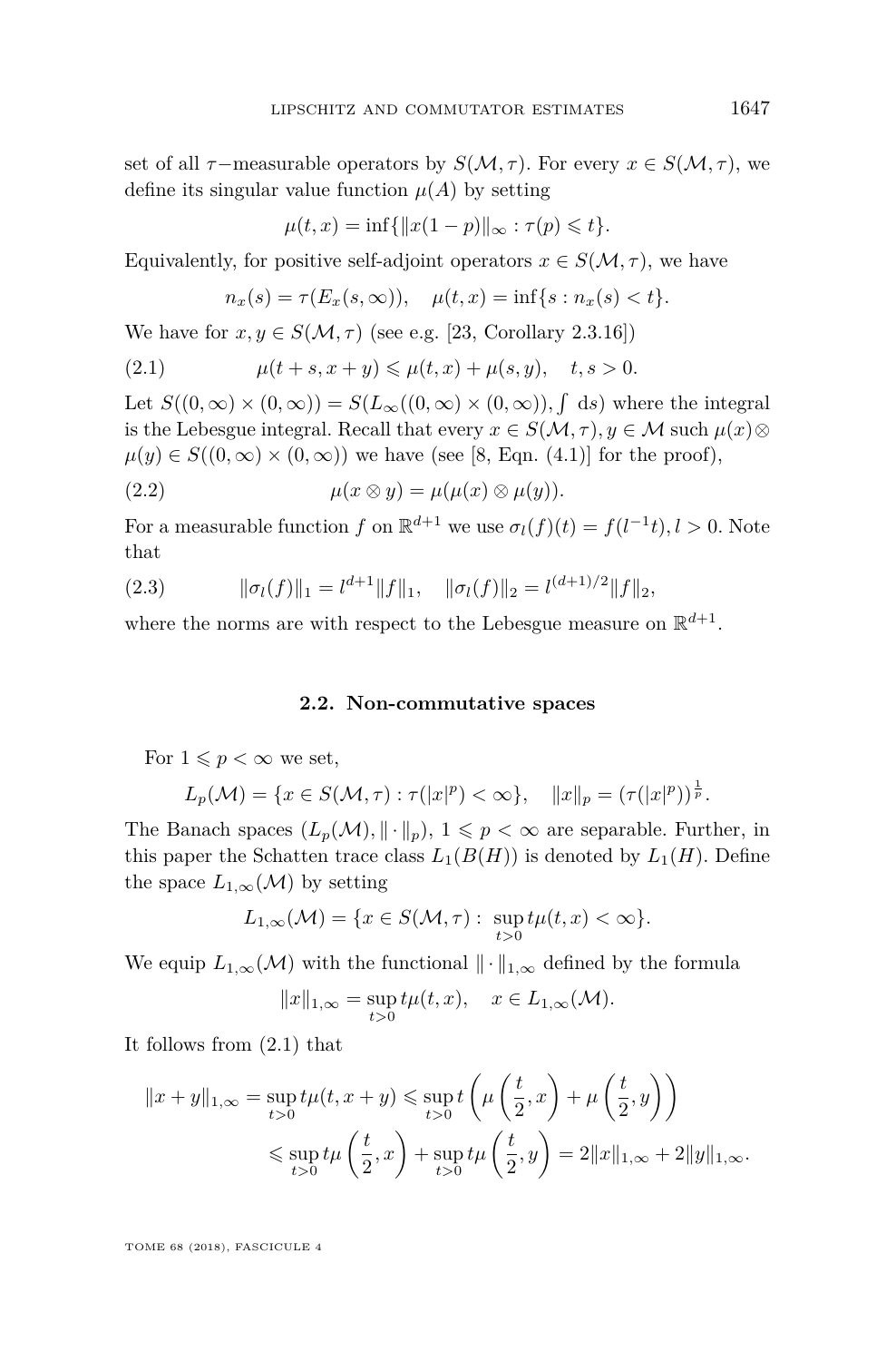In particular,  $\|\cdot\|_{1,\infty}$  is a quasi-norm. The quasi-normed space  $(L_{1,\infty}(\mathcal{M}),$  $\|\cdot\|_{1,\infty}$ ) is, in fact, quasi-Banach (see e.g. [\[17,](#page-26-20) Section 7] or [\[35\]](#page-27-3)). Naturally  $w \in \text{set } L_{1,\infty}(\mathbb{R}^{d+1}) = L_{1,\infty}(L_{\infty}(\mathbb{R}^{d+1})) \text{ and } L_{1,\infty}(\mathbb{T}^{d+1}) = L_{1,\infty}(L_{\infty}(\mathbb{T}^{d+1})).$ 

#### **2.3. Weak type inequalities for Calderón–Zygmund operators**

Parcet [\[27\]](#page-26-15) proved a non-commutative extension of Calderón–Zygmund theory.

Let *K* be a tempered distribution on  $\mathbb{R}^{d+1}$  which we refer to as the convolution kernel. We let  $W_K$  be the associated Calderón–Zygmund operator, formally given by  $f \mapsto K * f$ . In what follows, we only consider tempered distributions having local values. Our kernels have local value at every nonzero point in  $\mathbb{R}^{d+1}$  (see the proof of Theorem [2.2](#page-6-0) below) and hence can be identified with measurable functions  $K: \mathbb{R}^{d+1}\setminus\{0\} \to \mathbb{C}$ .

Let  $M$  be a semi-finite von Neumann algebra with normal, semi-finite, faithful trace  $\tau$ . The operator  $1 \otimes W_K$  can, under suitable conditions, be defined as a non-commutative Calderón–Zygmund operator by letting it act on the second tensor leg of  $L_1(\mathcal{M})\widehat{\otimes} L_1(\mathbb{R}^{d+1})$ . The following theorem in particular gives a sufficient condition for such an operator to act from *L*<sup>1</sup> to  $L_{1,\infty}$ . Its proof was improved/shortened very recently by Cadilhac [\[6\]](#page-25-6).

<span id="page-6-1"></span>THEOREM 2.1  $([6, 27])$  $([6, 27])$  $([6, 27])$  $([6, 27])$  $([6, 27])$ . — Let  $K : \mathbb{R}^{d+1} \setminus \{0\} \to \mathbb{C}$  be a kernel satisfying the conditions

<span id="page-6-2"></span>(2.4) 
$$
|K|(t) \leq \frac{\text{const}}{|t|^{d+1}}, \quad |\nabla K|(t) \leq \frac{\text{const}}{|t|^{d+2}}.
$$

Let M be a semi-finite von Neumann algebra. If  $W_K \in B(L_2(\mathbb{R}^{d+1}))$ , then the operator  $1 \otimes W_K$  defines a bounded map from  $L_1(\mathcal{M} \otimes L_\infty(\mathbb{R}^{d+1}))$  to  $L_{1,\infty}(\mathcal{M}\otimes L_\infty(\mathbb{R}^{d+1})).$ 

We need a very special case of Theorem [2.1.](#page-6-1)

<span id="page-6-0"></span>THEOREM 2.2. — If  $g \in L_\infty(\mathbb{R}^{d+1})$  is a smooth homogeneous function of degree 0, then  $1 \otimes g(\nabla)$  defines<sup>(1)</sup> a bounded map from  $L_1(\mathcal{M} \otimes L_\infty(\mathbb{R}^{d+1}))$ to  $L_{1,\infty}(\mathcal{M} \otimes L_{\infty}(\mathbb{R}^{d+1})).$ 

Proof. — Without loss of generality, the function *g* is mean zero on the sphere  $\mathbb{S}^d$  (this can always be achieved by subtracting a constant from *g*). By Theorem 6 on p. 75 in [\[33\]](#page-27-4) and using that *g* has mean 0, we have

<sup>&</sup>lt;sup>(1)</sup> Here,  $g(\nabla) = \mathcal{F}^{-1} M_g \mathcal{F}$ , where  $M_g$  is the multiplication operator by the function *g*. In other words, it is a Fourier multiplier associated to the symbol *g.*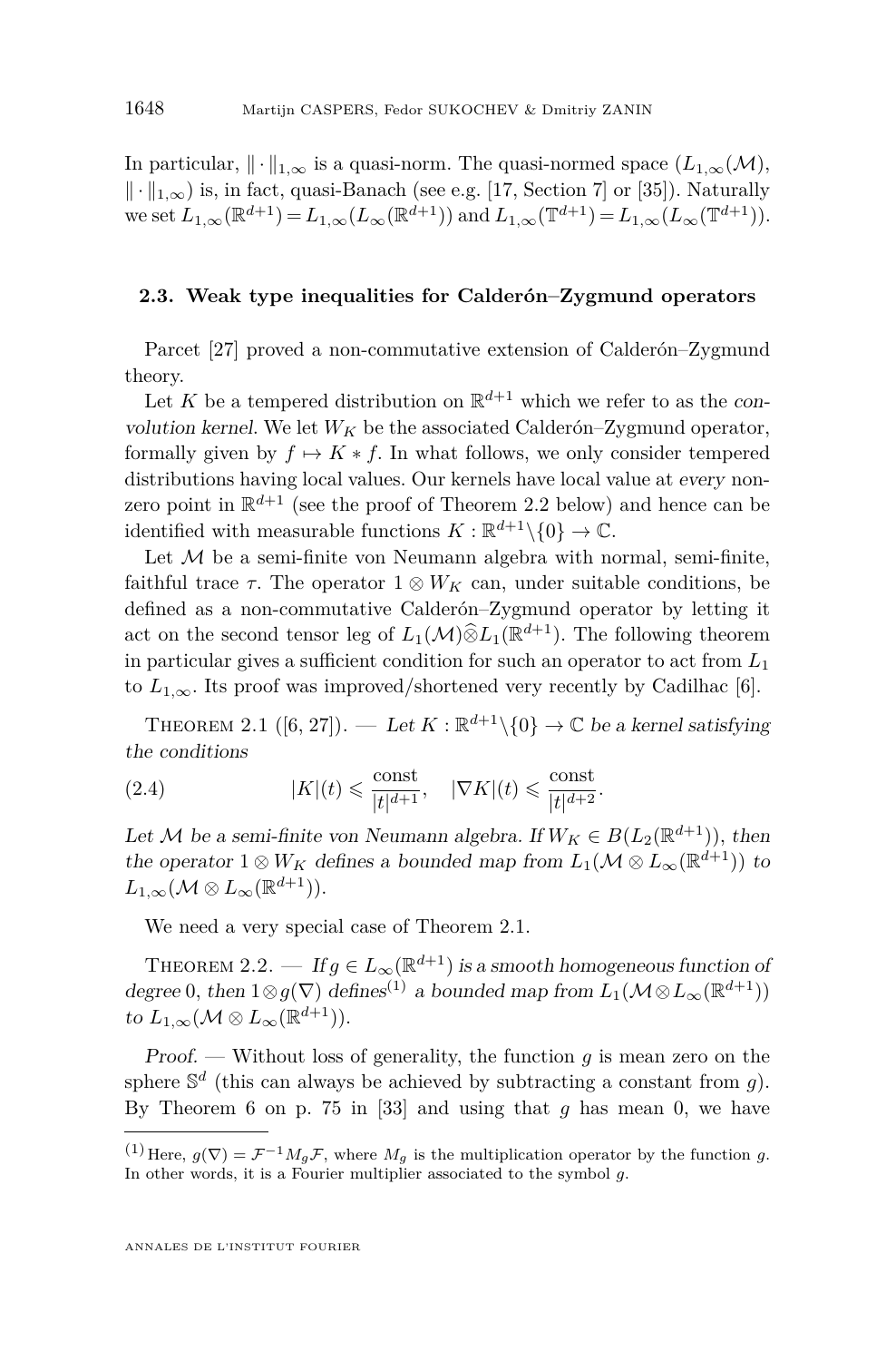$g(\nabla) = W_K$ , where  $K = \mathcal{F}^{-1}(g)$  is a smooth homogeneous function of degree  $-d-1$ . The gradient of the function *K* is a smooth homogeneous function of degree  $-d-2$ . These conditions guarantee that  $(2.4)$  holds for *K* and by Theorem [2.1,](#page-6-1) the assertion follows. □

In Section [3,](#page-8-1) we prove the following compact analogue of Theorem [2.2.](#page-6-0) The transference arguments in Section [4](#page-18-0) require such a compact form. We let  $\nabla_{\mathbb{T}^{d+1}}$  be the gradient operator on the  $(d+1)$ -torus.

<span id="page-7-0"></span>THEOREM 2.3. — If *g* is a smooth homogeneous function on  $\mathbb{R}^{d+1}\setminus\{0\}$ of degree 0 (we also set  $g(0) = 0$ ), then the operator  $1 \otimes g(\nabla_{\mathbb{T}^{d+1}}) : L_2(\mathcal{M} \otimes$  $L_{\infty}(\mathbb{T}^{d+1})$   $\to$  *L*<sub>2</sub>( $\mathcal{M} \otimes L_{\infty}(\mathbb{T}^{d+1})$ ) admits a bounded extension acting from  $L_1(\mathcal{M} \otimes L_\infty(\mathbb{T}^{d+1}))$  to  $L_{1,\infty}(\mathcal{M} \otimes L_\infty(\mathbb{T}^{d+1}))$ *.* 

<span id="page-7-1"></span>Remark 2.4. — Theorem [2.3](#page-7-0) should be understood as a de Leeuw theorem in the following sense. Assume for simplicity that  $\mathcal{M} = \mathbb{C}$ . The operator  $g(\nabla)$  in Theorem [2.2](#page-6-0) is a Fourier multiplier with symbol g, whereas the operator  $g(\nabla_{\mathbb{T}^{d+1}})$  is the Fourier multiplier on  $L_2(\mathbb{T}^{d+1})$  whose symbol is the restriction of *g* to  $\mathbb{Z}^{d+1}$ . Theorem [2.3](#page-7-0) then shows that  $g|_{\mathbb{Z}^{d+1}}$  is the symbol of a bounded multiplier  $L_1(\mathbb{T}^{d+1}) \to L_{1,\infty}(\mathbb{T}^{d+1})$ . This is a weak (1*,* 1) version of de Leeuw's theorem [\[22\]](#page-26-18).

#### **2.4. Double operator integrals**

<span id="page-7-2"></span>Let  $\mathbf{A} = \{A_k\}_{k=1}^d$  be a collection of commuting self-adjoint operators affiliated with M. Consider projection valued measures on  $\mathbb{R}^d$  acting on the Hilbert space  $L_2(\mathcal{M})$  by the formulae

$$
x \to \left(\prod_{k=1}^d E_{A_k}(\mathcal{B}_k)\right)x, \quad x \to x\left(\prod_{k=1}^d E_{A_k}(\mathcal{C}_k)\right), \quad x \in L_2(\mathcal{M}).
$$

These spectral measures commute and, hence (see Theorem V.2.6 in [\[3\]](#page-25-7)), there exists a countably additive (in the strong operator topology) projection-valued measure  $\nu$  on  $\mathbb{R}^{2d}$  acting on the Hilbert space  $L_2(\mathcal{M})$  by the formula

<span id="page-7-3"></span>
$$
(2.5) \ \nu(\mathcal{B}_1 \times \cdots \times \mathcal{B}_d \times \mathcal{C}_1 \times \cdots \times \mathcal{C}_d) : x \to \left( \prod_{k=1}^d E_{A_k}(\mathcal{B}_k) \right) x \left( \prod_{k=1}^d E_{A_k}(\mathcal{C}_k) \right),
$$

with  $x \in L_2(\mathcal{M})$ . Integrating a bounded Borel function  $\xi$  on  $\mathbb{R}^{2d}$  with respect to the measure *ν* produces a bounded operator acting on the Hilbert space  $L_2(\mathcal{M})$ . In what follows, we denote the latter operator by  $T_{\xi}^{\mathbf{A},\mathbf{A}}$  (see also [\[26,](#page-26-8) Remark 3.1]).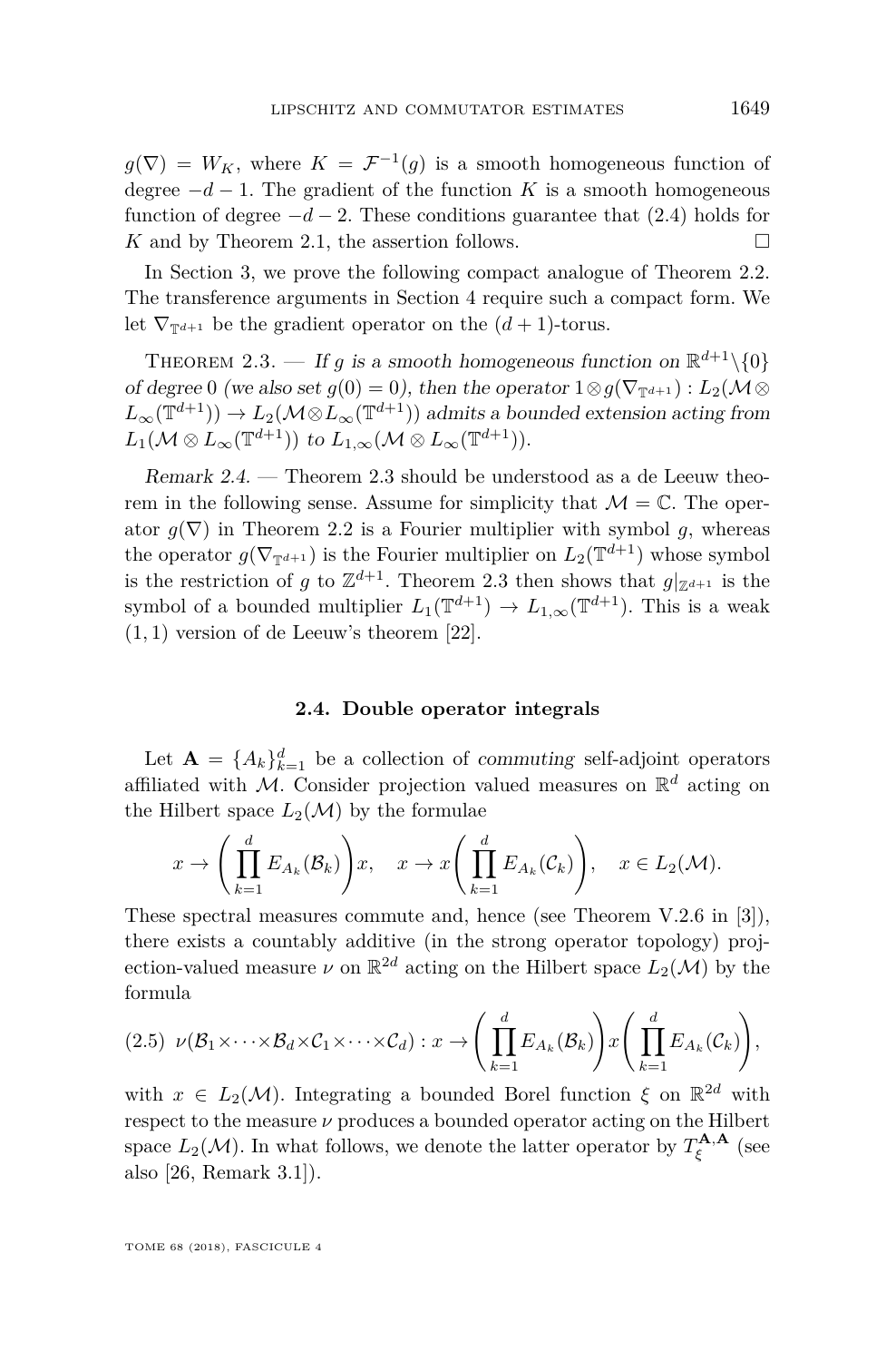In the special case when  $A_k$  are bounded and spec $(A_k) \subset \mathbb{Z}$ , we have

$$
(2.6) \tT_{\xi}^{\mathbf{A},\mathbf{A}}(V) = \sum_{\mathbf{i},\mathbf{j}\in\mathbb{Z}^d} \xi(\mathbf{i},\mathbf{j}) \Bigg(\prod_{k=1}^d E_{A_k}(\{i_k\})\Bigg) V\Bigg(\prod_{k=1}^d E_{A_k}(\{j_k\})\Bigg).
$$

We are mostly interested in the case  $\xi = f_k$  for a Lipschitz function f. Here, for  $1 \leq k \leq d$  and  $\lambda, \mu \in \mathbb{R}^d$ ,

<span id="page-8-0"></span>(2.7) 
$$
f_k(\lambda, \mu) = \begin{cases} \frac{(f(\lambda) - f(\mu))(\lambda_k - \mu_k)}{\langle \lambda - \mu, \lambda - \mu \rangle}, & \lambda \neq \mu \\ 0, & \lambda = \mu. \end{cases}
$$

#### <span id="page-8-1"></span>**3. A de Leeuw type theorem for Calderón–Zygmund operators of convolution type**

In this section we collect de Leeuw type results (cf. [\[22\]](#page-26-18)) needed in the subsequent proofs. The main result is Theorem [2.3.](#page-7-0) This theorem should be understood as a restriction theorem for (homogeneous) Fourier multipliers, see Remark [2.4.](#page-7-1)

The strategy of the proof is as follows. One finds an asymptotic embedding of  $L_1(\mathbb{T}^{d+1})$  (resp.  $L_{1,\infty}(\mathbb{T}^{d+1})$ ) into  $L_1(\mathbb{R}^{d+1})$  (resp.  $L_{1,\infty}(\mathbb{R}^{d+1})$ ) such that this asymptotic embedding intertwines the Fourier multipliers/ Calderón–Zygmund operators and their discretizations.

In what follows,

$$
G_l(t) = (l\sqrt{2\pi})^{-(d+1)}e^{-\frac{|t|^2}{2l^2}}, \quad t \in \mathbb{R}^{d+1}, \quad l > 0.
$$

We have that  $||G_l||_1 = 1$ . Let F stand for the Fourier transform. Note that

<span id="page-8-2"></span>(3.1)  
\n
$$
(\mathcal{F}G_l)(t) = (l\sqrt{2\pi})^{-(d+1)} \int e^{-\frac{|s|^2}{2l^2}} e^{-i\langle t, s \rangle} ds
$$
\n
$$
= (l\sqrt{2\pi})^{-(d+1)} \int e^{-\frac{|s|^2}{2}} e^{-i\langle lt, s \rangle} ds = G_1(lt).
$$

We set

(3.2) 
$$
e_k(t) := e^{i \langle k, t \rangle}, \quad k, t \in \mathbb{R}^{d+1}.
$$

Let  $\alpha = (\alpha_1, \ldots, \alpha_{d+1})$  where  $\alpha_k \in \mathbb{Z}_+$ . The notation  $\partial^{\alpha}$  is used for  $h(\nabla)$ , where  $h(t) = \prod_{k=1}^{d+1} t_k^{\alpha_k}, t \in \mathbb{R}^{d+1}$ . Since  $|e_k| = 1$ , it follows that the multiplication operator  $M_{e_k}: L_2(\mathbb{R}^{d+1}) \to L_2(\mathbb{R}^{d+1})$  is unitary. We have

<span id="page-8-3"></span>
$$
M_{e_{-k}}g(\nabla)M_{e_k} = g(M_{e_{-k}}\nabla M_{e_k}) = g(\nabla + k).
$$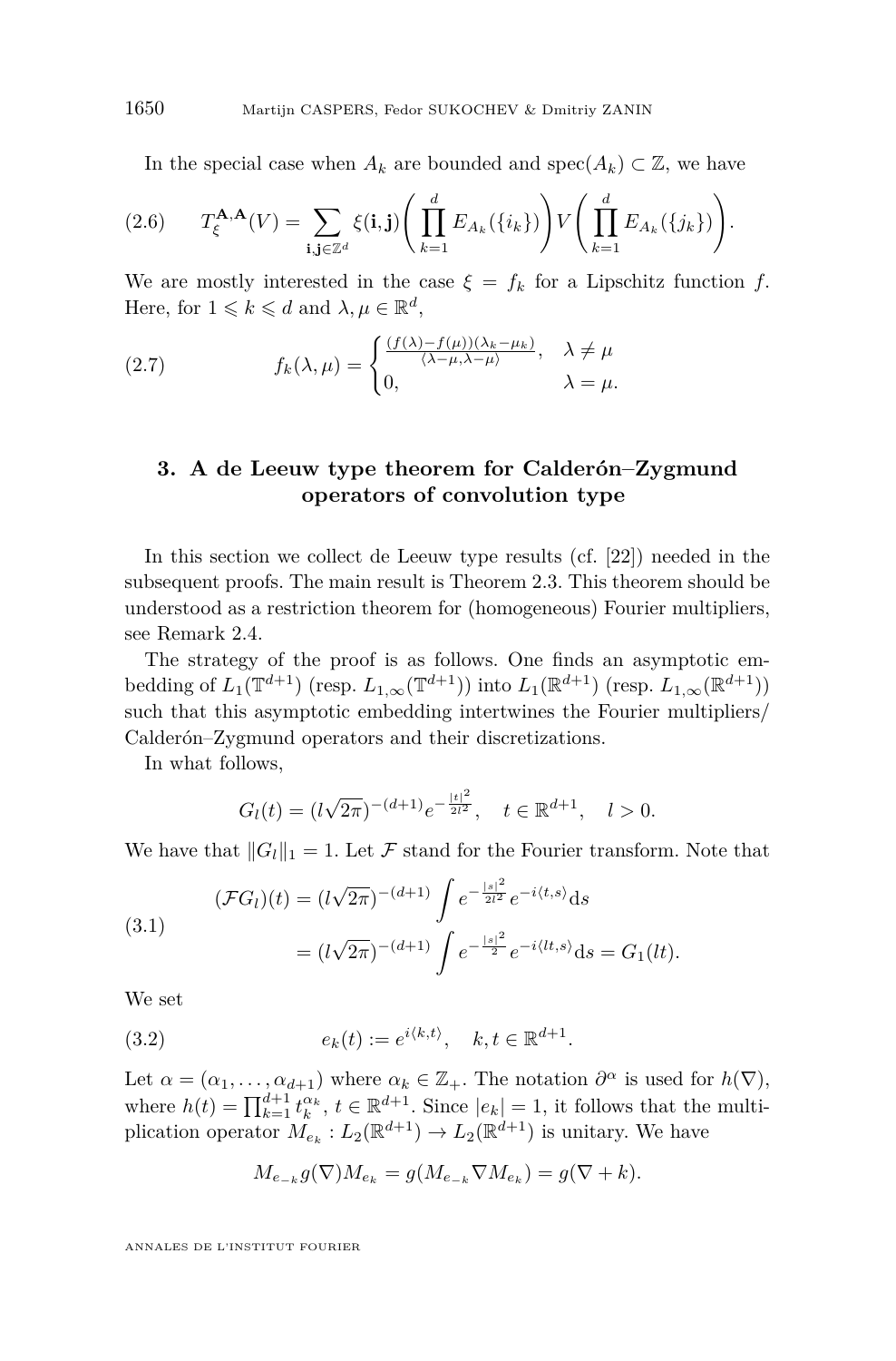Remark 3.1. – The Gaussian functions  $G_l$  are needed to normalize our asymptotic embeddings given by periodizations of functions (see Lemmas [3.8](#page-14-0) and [3.9](#page-15-0) for exact statements). These asymptotic embeddings are closely related to the Bohr compactification of  $\mathbb{R}^{d+1}$ .

The following lemma is a  $(d + 1)$ −dimensional analogue of Lemma 7 in [\[30\]](#page-26-21). Here, for every multi-index  $\alpha$ , we use the notation  $|\alpha| = \alpha_1 + \cdots$  $\alpha_{d+1}$ *.* 

<span id="page-9-0"></span>LEMMA 3.2. — For every function *h* on  $\mathbb{R}^{d+1}$  whose partial derivatives up to order  $d+1$  belong to  $L_2(\mathbb{R}^{d+1})$  we have

$$
\|\mathcal{F}^{-1}(h)\|_1 \leq 2^{\frac{d+1}{2}} \sum_{|\alpha| \leq d+1} \|\partial^{\alpha}(h)\|_2.
$$

*Proof.* — For every  $\mathscr{A} \subset \{1, ..., d+1\}$ , we define the set  $O_{\mathscr{A}} \subset \mathbb{R}^{d+1}$ by setting

$$
O_{\mathscr{A}} = \{ t \in \mathbb{R}^{d+1} : |t_k| \geq 1, k \in \mathscr{A}, |t_k| \leq 1, k \notin \mathscr{A} \}.
$$

We also define the function  $h_{\mathscr{A}}$  on  $\mathbb{R}^{d+1}$  by setting

$$
h_{\mathscr{A}}(t) = \prod_{k \in \mathscr{A}} t_k, \quad t \in \mathbb{R}^{d+1}.
$$

Note that the sets  $O_{\mathscr{A}}$  form a partition of  $\mathbb{R}^{d+1}$  and that for every choice of *A* we have  $||h_{\mathscr{A}}^{-1} \chi_{O_{\mathscr{A}}}||_2 \leq 2^{\frac{d+1}{2}}$ .

We have

$$
\|\mathcal{F}^{-1}(h)\|_{1} \leqslant \sum_{\mathscr{A}\subset\{1,\dots,d+1\}} \|\mathcal{F}^{-1}(h)\chi_{O_{\mathscr{A}}}\|_{1}.
$$

By the Hölder inequality

$$
\|\mathcal{F}^{-1}(h)\|_1 \leqslant \sum_{\mathscr{A}\subset\{1,\ldots,d+1\}} \|h_{\mathscr{A}}\mathcal{F}^{-1}(h)\|_2 \|h_{\mathscr{A}}^{-1}\chi_{O_{\mathscr{A}}}\|_2.
$$

By the previous paragraph and the Plancherel identity

$$
\|\mathcal{F}^{-1}(h)\|_{1} \leq 2^{\frac{d+1}{2}} \sum_{\mathscr{A} \subset \{1,\dots,d+1\}} \|\mathcal{F}^{-1}(h_{\mathscr{A}}(\nabla)h)\|_{2}
$$
  
=  $2^{\frac{d+1}{2}} \sum_{\mathscr{A} \subset \{1,\dots,d+1\}} \|h_{\mathscr{A}}(\nabla)h\|_{2}.$ 

The proof follows as  $h_{\mathscr{A}}(\nabla) = \partial^{\alpha}$ . *<sup>α</sup>*.

For a multi-index  $\alpha = (\alpha_1, \dots, \alpha_{d+1}) \in \mathbb{Z}_+^{d+1}$  let  $|\alpha| = \sum_{i=1}^{d+1} \alpha_i$ . We shall without further reference use the fact that  $\partial^{\alpha}(\sigma_l(f)) = l^{-|\alpha|}\sigma_l(\partial^{\alpha}(f))$  for any smooth function  $f$  on  $\mathbb{R}^{d+1}$ .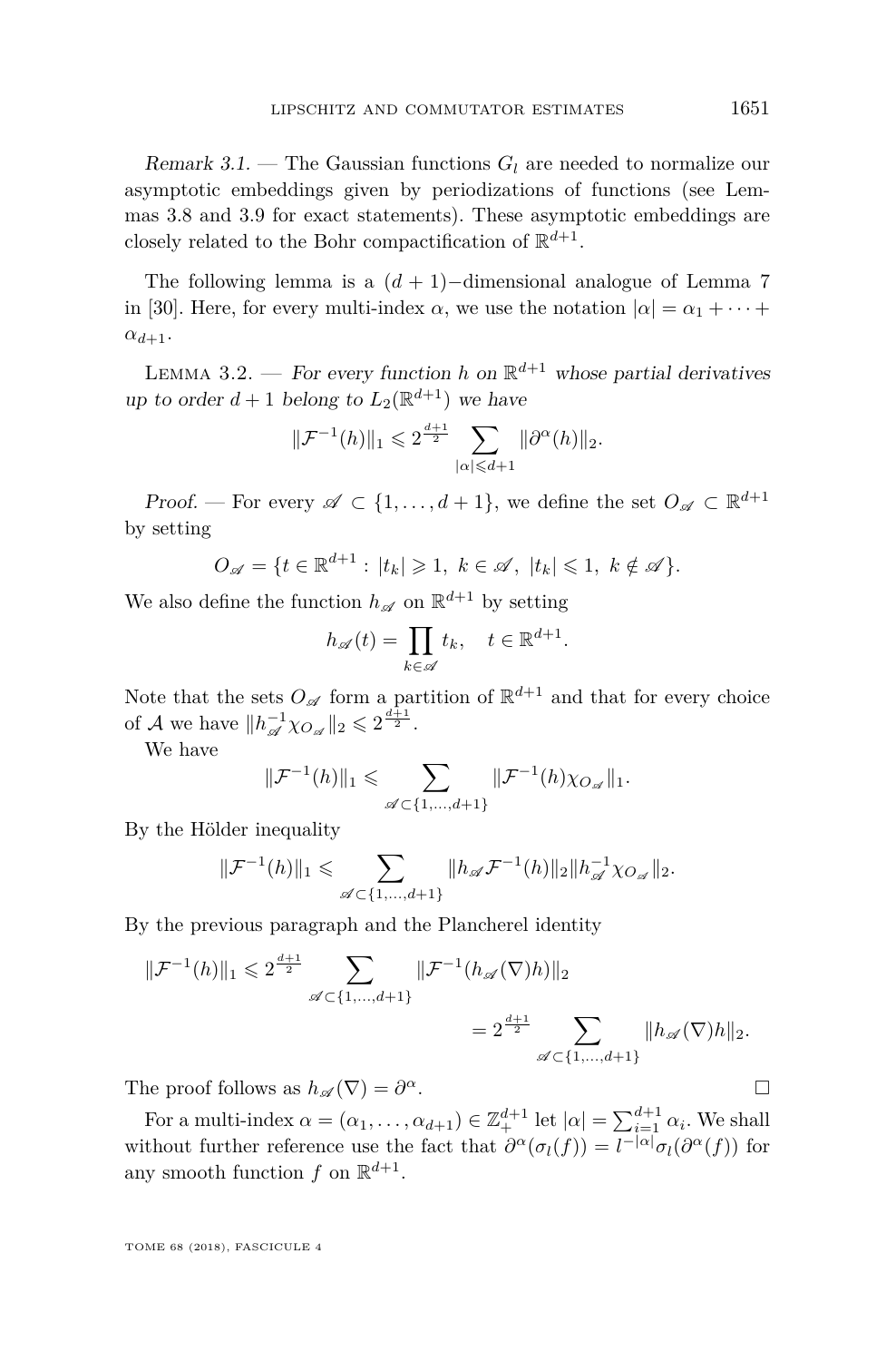<span id="page-10-1"></span>LEMMA 3.3. — Let  $g \in L_{\infty}(\mathbb{R}^{d+1})$  be a smooth function with all derivatives assumed to be uniformly bounded. If  $(\partial^{\alpha} g)(0) = 0$  for every multiindex  $\alpha$  with  $|\alpha| \le d$ , then

$$
||(g(\nabla))(G_l)||_1 \to 0, \quad l \to \infty.
$$

Proof. — We have  $g(\nabla) = \mathcal{F}^{-1} M_g \mathcal{F}$ , with  $M_g$  the multiplication operator with *g* on  $L_2(\mathbb{R}^{d+1})$ . Recall again that  $\mathcal{F}(G_l)(t) = G_1(lt), t \in \mathbb{R}^{d+1}$ . Thus, see e.g.  $(3.1)$ ,

<span id="page-10-0"></span>
$$
(g(\nabla))(G_l) = \mathcal{F}^{-1} M_g \mathcal{F}(G_l) = \mathcal{F}^{-1}(gh_l),
$$

where  $h_l(t) = G_1(lt)$ ,  $t \in \mathbb{R}^{d+1}$ . It follows from Lemma [3.2](#page-9-0) that

$$
\|\mathcal{F}^{-1}(gh_l)\|_1 \leq 2^{\frac{d+1}{2}} \sum_{|\alpha| \leq d+1} \|\partial^{\alpha}(gh_l)\|_2
$$
  

$$
\leq 2^{\frac{d+1}{2}} \sum_{|\alpha|+|\beta| \leq d+1} \|\partial^{\alpha}(g)\partial^{\beta}(h_l)\|_2.
$$

Due to the assumption that  $(\partial^{\beta} g)(0) = 0$  for every multi-index  $\beta$  with  $|\beta| \le d$ , all coefficients in the Taylor expansion of *g* around 0 of the terms of order  $\leq d$  vanish. If  $|\alpha| < d+1$ , then all coefficients in the Taylor expansion of  $\partial^{\alpha} g$  around 0 of the terms of order  $\leq d - |\alpha|$  vanish. In other words, we have

$$
\partial^{\alpha} g(t) = O(|t|^{d+1-|\alpha|}), \quad t \to 0.
$$

As all derivatives of *g* are assumed to be uniformly bounded functions, we obtain that

$$
\partial^{\alpha} g(t) = O(|t|^{d+1-|\alpha|}), \quad t \in \mathbb{R}^{d+1}.
$$

Let  $f(t) = |t|, t \in \mathbb{R}^{d+1}$ . It follows from the preceding equality that  $|\partial^{\alpha} g| \leq$  $c(g) f^{d+1-|\alpha|}, |\alpha| < d+1$ , for some constant  $c(g)$ . As all derivatives of *g* are assumed to be uniformly bounded functions, the latter inequality trivially holds for  $|\alpha| = d + 1$ .

By [\(3.3\)](#page-10-0) and the preceding paragraph, we have

$$
\|\mathcal{F}^{-1}(gh_l)\|_1 \leq 2^{\frac{d+1}{2}}c(g)\sum_{|\alpha|+|\beta|\leq d+1} \|f^{d+1-|\alpha|}\partial^{\beta}(h_l)\|_2.
$$

We have

$$
\partial^\beta(h_l)=l^{|\beta|}\sigma_{\frac{1}{l}}(\partial^\beta G_1),\quad f^{d+1-|\alpha|}=l^{|\alpha|-d-1}\sigma_{\frac{1}{l}}(f^{d+1-|\alpha|}).
$$

Thus,

$$
||f^{d+1-|\alpha|}\partial^{\beta}(h_l)||_2 = l^{|\beta|+|\alpha|-d-1} ||\sigma_{\frac{1}{l}}(f^{d+1-|\alpha|}\partial^{\beta}(G_1))||_2
$$
  
=  $l^{|\beta|+|\alpha|-\frac{3}{2}(d+1)} ||f^{d+1-|\alpha|}\partial^{\beta}G_1||_2 \to 0.$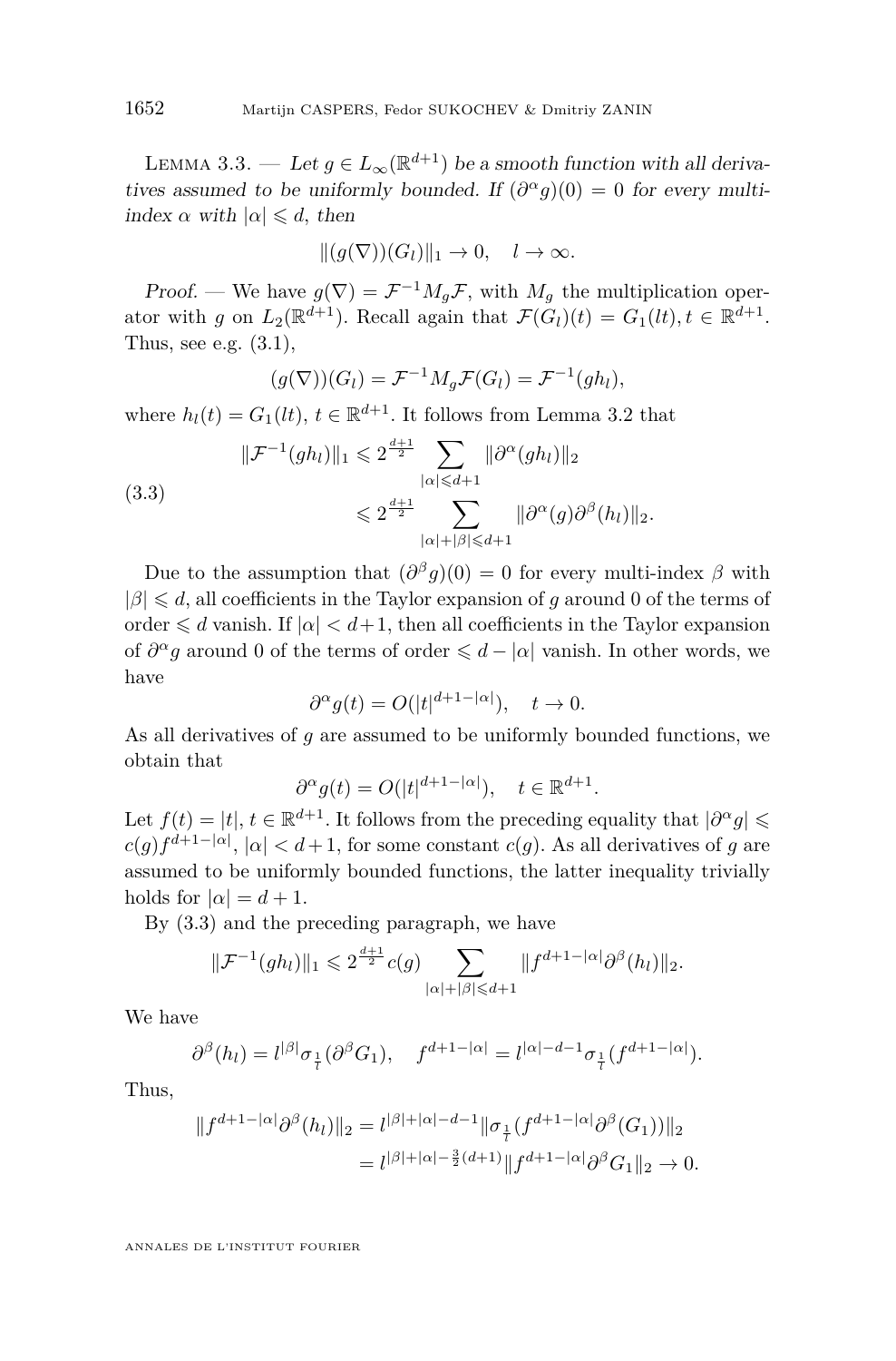This concludes the proof.

<span id="page-11-0"></span>LEMMA 3.4. — If  $g : \mathbb{R}^{d+1} \to \mathbb{C}$  is a Schwartz function such that  $g(0) =$ 0*,* then

$$
||(g(\nabla))(G_l)||_1 \to 0, \quad l \to \infty.
$$

Proof. — Define Schwartz functions  $g_j : \mathbb{R}^{d+1} \to \mathbb{C}, 1 \leq j \leq d+1$ , by setting

$$
g_j(t) = \frac{g(0, \dots, 0, t_j, \dots, t_{d+1}) - g(0, \dots, 0, t_{j+1}, \dots, t_{d+1})}{t_j}, \quad t \in \mathbb{R}^{d+1}.
$$

We have,

$$
g(t) = \sum_{j=1}^{d+1} t_j g_j(t).
$$

and, therefore,

(3.4) 
$$
g(\nabla)(G_l) = \sum_{j=1}^{d+1} g_j(\nabla) \cdot \left(\partial_j G_l\right).
$$

It follows from the Young inequality that

$$
||g_j(\nabla)x||_1 = ||\mathcal{F}^{-1}M_{g_j}\mathcal{F}x||_1 = ||\mathcal{F}^{-1}(g_j) * x||_1 \le ||\mathcal{F}^{-1}(g_j)||_1||x||_1,
$$

where  $x \in L_1(\mathbb{R}^{d+1})$ . The proof then follows provided that for  $x = \partial_j G_l$ ,  $1 \leq$  $j \leq d+1$  we have,

$$
(3.5) \t\t\t ||\partial_j G_l||_1 \to 0, \quad l \to \infty.
$$

Indeed, a direct computation yields,

$$
\partial_j G_l = \frac{1}{l^{d+2}} \sigma_l(h_j),
$$
 where  $h_j(t) := it_j G_1(t), \quad t \in \mathbb{R}^{d+1}.$ 

So appealing to  $(2.3)$ , we obtain

$$
\|\partial_j(G_l)\|_1 = \frac{1}{l} \|h_j\|_1 \to 0.
$$

<span id="page-11-1"></span>LEMMA 3.5. — Let  $g \in L_{\infty}(\mathbb{R}^{d+1})$  be a smooth function with all its derivatives assumed to be uniformly bounded. If  $k \in \mathbb{R}^{d+1}$ , then

$$
||(g(\nabla))(G_le_k)-g(k)G_le_k||_1\to 0, \quad l\to\infty.
$$

Here  $e_k$  is given by  $(3.2)$ .

Proof. — Suppose first that  $k = 0$  and  $g(0) = 0$ . Let  $\psi$  be a Schwartz function on  $\mathbb{R}^{d+1}$  such that  $\psi(t) = 1$  whenever  $|t| \leq 1$ . Set

$$
\phi(t) = \sum_{|\alpha| \le d} \frac{i^{|\alpha|}}{\prod_{k=1}^{d+1} (\alpha_k)!} (\partial^{\alpha} g)(0) t^{\alpha} \psi(t), \quad t \in \mathbb{R}^{d+1}.
$$

|*α*|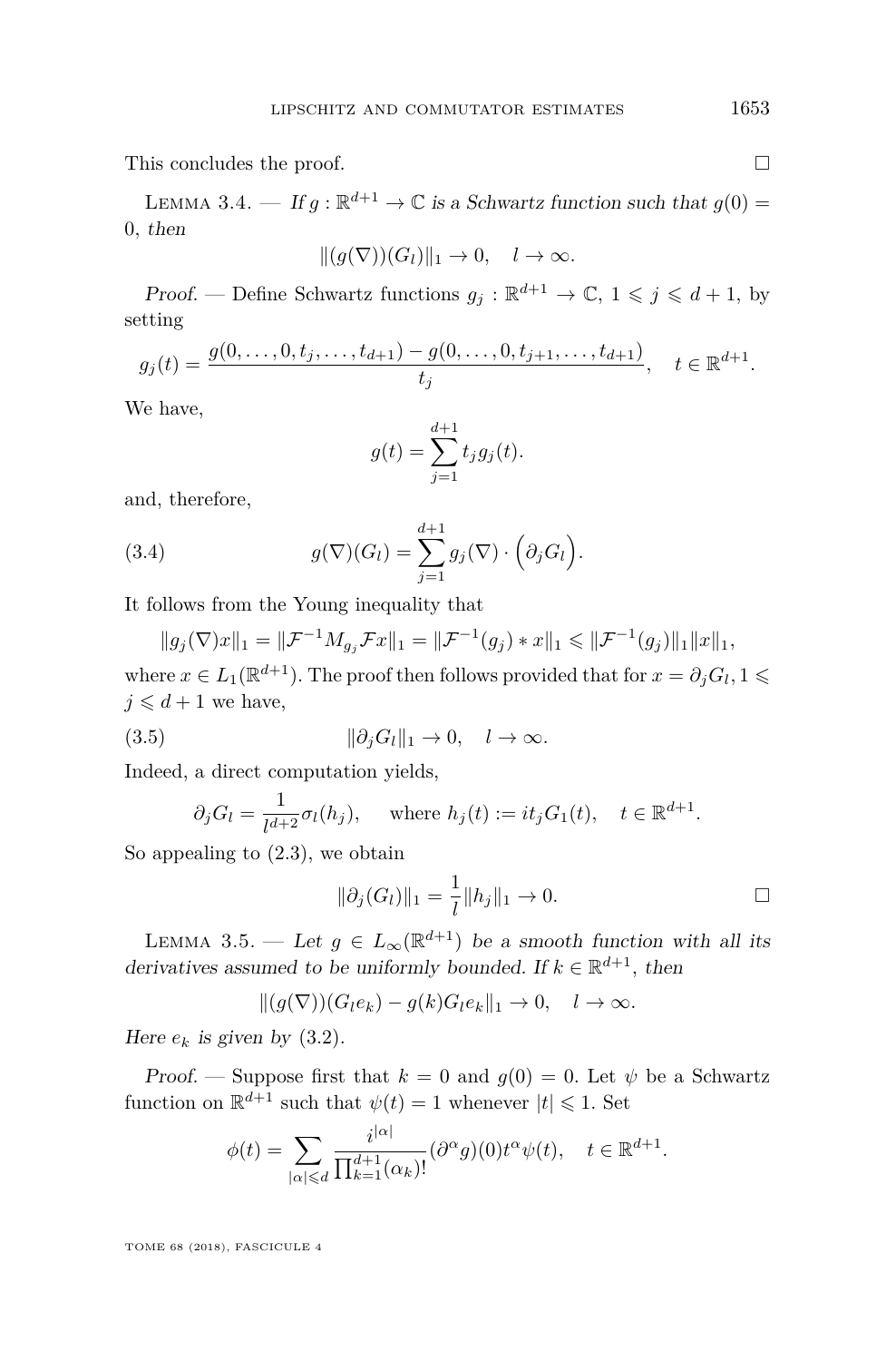Clearly,  $\phi$  is a Schwartz function with  $\phi(0) = 0$ . By definition of  $\partial^{\beta}$ , we have, for  $\beta \neq \alpha$ ,

$$
\partial^{\beta}(t^{\alpha})|_{t=0} = 0
$$
 and, therefore,  $\partial^{\beta}(t^{\alpha}\psi(t))|_{t=0} = 0$ .

By definition of  $\partial^{\beta}$ , we also have, for  $\beta = \alpha$ ,

$$
\partial^{\beta}(t^{\alpha}) = i^{-|\alpha|} \cdot \prod_{k=1}^{d+1} (\alpha_k)!
$$

and, therefore,

$$
\partial^{\beta} (t^{\alpha} \psi(t))|_{t=0} = i^{-|\alpha|} \cdot \prod_{k=1}^{d+1} (\alpha_k)!.
$$

It follows that

$$
(\partial^{\beta} g)(0) = (\partial^{\beta} \phi)(0), \quad |\beta| \leq d.
$$

In other words, the function  $q-\phi$  satisfies the assumptions of Lemma [3.3.](#page-10-1) Using Lemmas [3.3](#page-10-1) and [3.4,](#page-11-0) we obtain

$$
\|((g-\phi)(\nabla))(G_l)\|_1\to 0, \quad \|(\phi(\nabla))(G_l)\|_1\to 0, \quad l\to\infty.
$$

Using triangle inequality, we obtain

$$
||(g(\nabla))(G_l)||_1 \to 0, \quad l \to \infty.
$$

This proves the assertion in our special case.

To prove the assertion in general, note that

<span id="page-12-0"></span>(3.6) 
$$
\|g(\nabla)(G_l e_k) - g(k)G_l e_k\|_1 = \|(M_{e_{-k}}g(\nabla)M_{e_k} - g(k))(G_l)\|_1
$$

$$
= \|(g(\nabla + k) - g(k))(G_l)\|_1.
$$

Now as  $t \to g(t+k) - g(k)$  is a function satisfying the assumptions of the first paragraph, we see that [\(3.6\)](#page-12-0) goes to 0 as  $l \to \infty$ .

The following Lemma [3.6](#page-12-1) is the main intertwining property as we explained in the beginning of this section.

<span id="page-12-1"></span>LEMMA 3.6. — Let  $g \in L_{\infty}(\mathbb{R}^{d+1})$  be a smooth (except at 0) homogeneous function of degree 0. For every  $0 \neq k \in \mathbb{R}^{d+1}$ , we have

$$
||(g(\nabla))(G_le_k)-g(k)G_le_k||_{1,\infty}\to 0, \quad l\to\infty.
$$

Proof. — Fix  $0 \neq k \in \mathbb{R}^{d+1}$ . Fix a Schwartz function  $\phi$  supported on the ball  $\{|t|_2 < |k|_2\}$  such that  $\phi(t) = 1$  whenever  $|t|_2 \le \frac{1}{2}|k|_2$ . Clearly, both functions  $\phi$  and  $g(1 - \phi)$  satisfy the conditions of Lemma [3.5.](#page-11-1) We obtain

$$
\begin{aligned} ||((g(1-\phi))(\nabla))(G_le_k) - g(k)G_le_k||_{1,\infty} \\ &\leq ||((g(1-\phi))(\nabla))(G_le_k) - g(k)G_le_k||_1 \to 0, \quad l \to \infty \end{aligned}
$$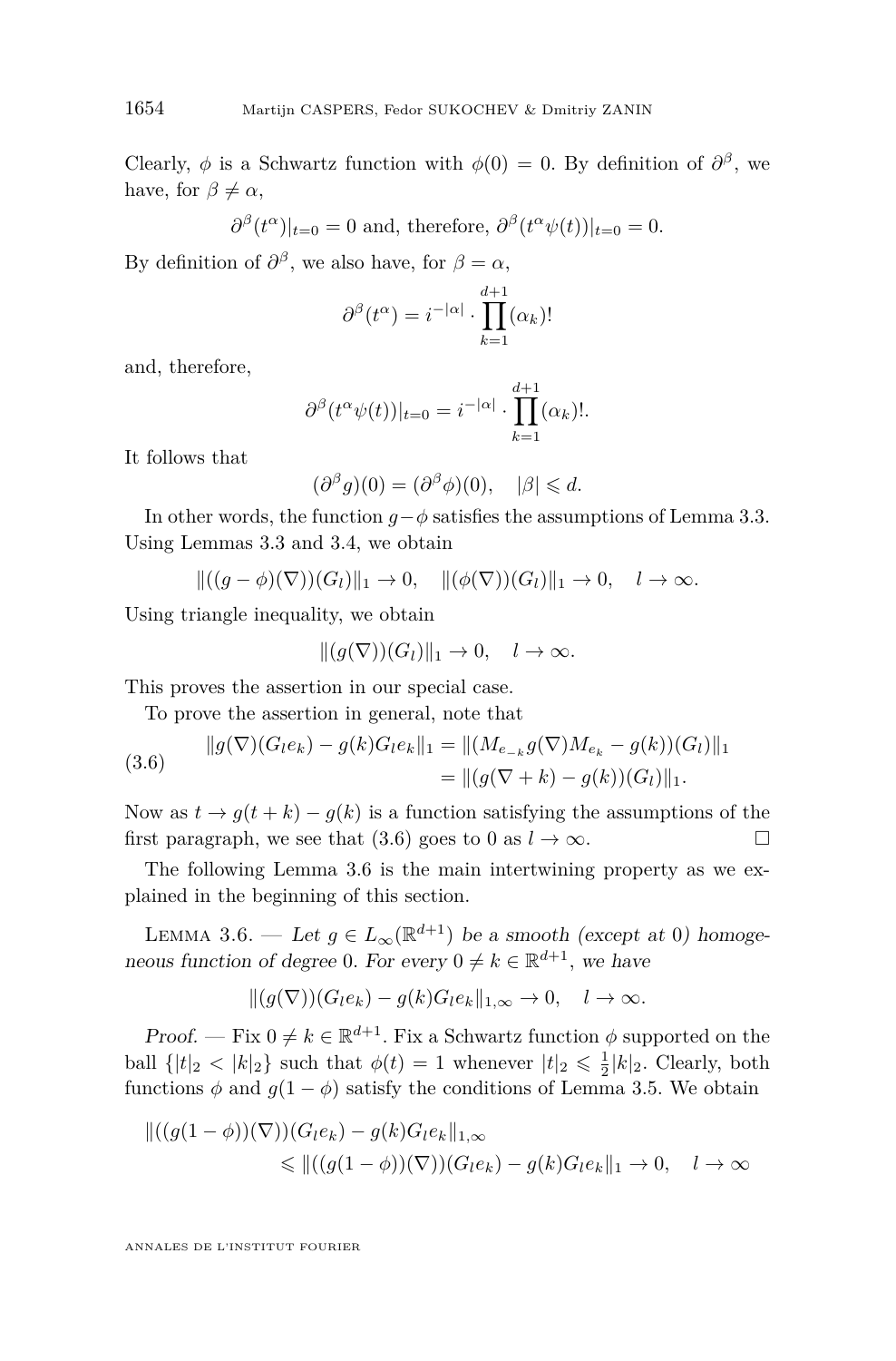And also

$$
\|(\phi(\nabla))(G_l e_k)\|_1 \to 0, \quad l \to \infty.
$$

By Theorem 1 on p. 29 in [\[33\]](#page-27-4) (see especially Step 2 on p. 30; one can also use Theorem [2.2](#page-6-0) here), the operator  $g(\nabla) : L_1(\mathbb{R}^{d+1}) \to L_{1,\infty}(\mathbb{R}^{d+1})$ is bounded. Thus, since  $\phi$  satisfies the assumptions of Lemma [3.3,](#page-10-1)

$$
||(g\phi(\nabla))(G_le_k)||_{1,\infty}\leqslant ||g(\nabla)||_{L_1\to L_{1,\infty}}||( \phi(\nabla))(G_le_k)||_1\to 0,\quad l\to\infty.
$$

The assertion follows by applying triangle inequality.  $\Box$ 

<span id="page-13-0"></span>LEMMA 3.7. — Let 
$$
A \in L_1(\mathcal{M}_1)
$$
 and let  $B \in L_{1,\infty}(\mathcal{M}_2)$ . We have  

$$
||A \otimes B||_{1,\infty} \le ||A||_1 ||B||_{1,\infty}.
$$

Proof. — Define the function *z* on  $(0, \infty)$  by setting  $z(t) := t^{-1}, t > 0$ . We have

$$
\mu(A\otimes B)\stackrel{(2.2)}{=}\mu(\mu(A)\otimes\mu(B))\leqslant||B||_{1,\infty}\mu(\mu(A)\otimes z).
$$

We claim that for every positive decreasing function  $x \in L_1(0, \infty)$ , we have  $\mu(x \otimes z) = ||x||_1 z$ . Set  $x_n = \sum_{k=0}^{n^2-1} \mu(\frac{k+1}{n}, x) \chi_{(\frac{k}{n}, \frac{k+1}{n})}, n > 1$ . The  $f$ unctions  $\chi_{(\frac{k}{n}, \frac{k+1}{n})} \otimes z$ ,  $0 \leq k < n^2$ , are disjointly supported. These functions are equidistributed and have the same distribution as  $\frac{1}{n}z$ . Indeed, if we compare distribution functions

$$
\begin{split} n_{\chi_{\left(\frac{k}{n},\frac{k+1}{n}\right)}\otimes z}(u):=m\Big(\Big\{(s,t):\chi_{(\frac{k}{n},\frac{k+1}{n})}(s)t^{-1}>u\Big\}\Big)\\ =\frac{1}{n}m(\{t:\ t^{-1}>u\})=\frac{1}{n}u^{-1}=n_{\frac{1}{n}z}(u). \end{split}
$$

Therefore,

$$
\mu(x_n \otimes z) = \mu\left(\sum_{k=0}^{n^2-1} \mu\left(\frac{k+1}{n}, x\right) \chi_{\left(\frac{k}{n}, \frac{k+1}{n}\right)} \otimes z\right)
$$

$$
= \mu\left(\bigoplus_{k=0}^{n^2-1} \frac{1}{n} \mu\left(\frac{k+1}{n}, x\right) z\right) = \|x_n\|_1 z.
$$

It is immediate that  $x_n \uparrow \mu(x)$  and, therefore,  $x_n \otimes z\mu(x) \otimes z$  and  $\mu(x_n \otimes z) \uparrow$  $\mu(x \otimes z)$ . This proves the claim.

Let

$$
\mathrm{per}:\mathcal{M}\otimes L_\infty(\mathbb{T}^{d+1})\to \mathcal{M}\otimes L_\infty(\mathbb{R}^{d+1})
$$

be the natural embedding by periodicity. Under the identification  $\mathcal{M} \otimes$  $L_{\infty}(\mathbb{R}^{d+1}) \simeq L_{\infty}(\mathbb{R}^{d+1}, \mathcal{M})$  (the latter being understood as weakly measurable, essentially bounded functions) and similarly for the torus, it is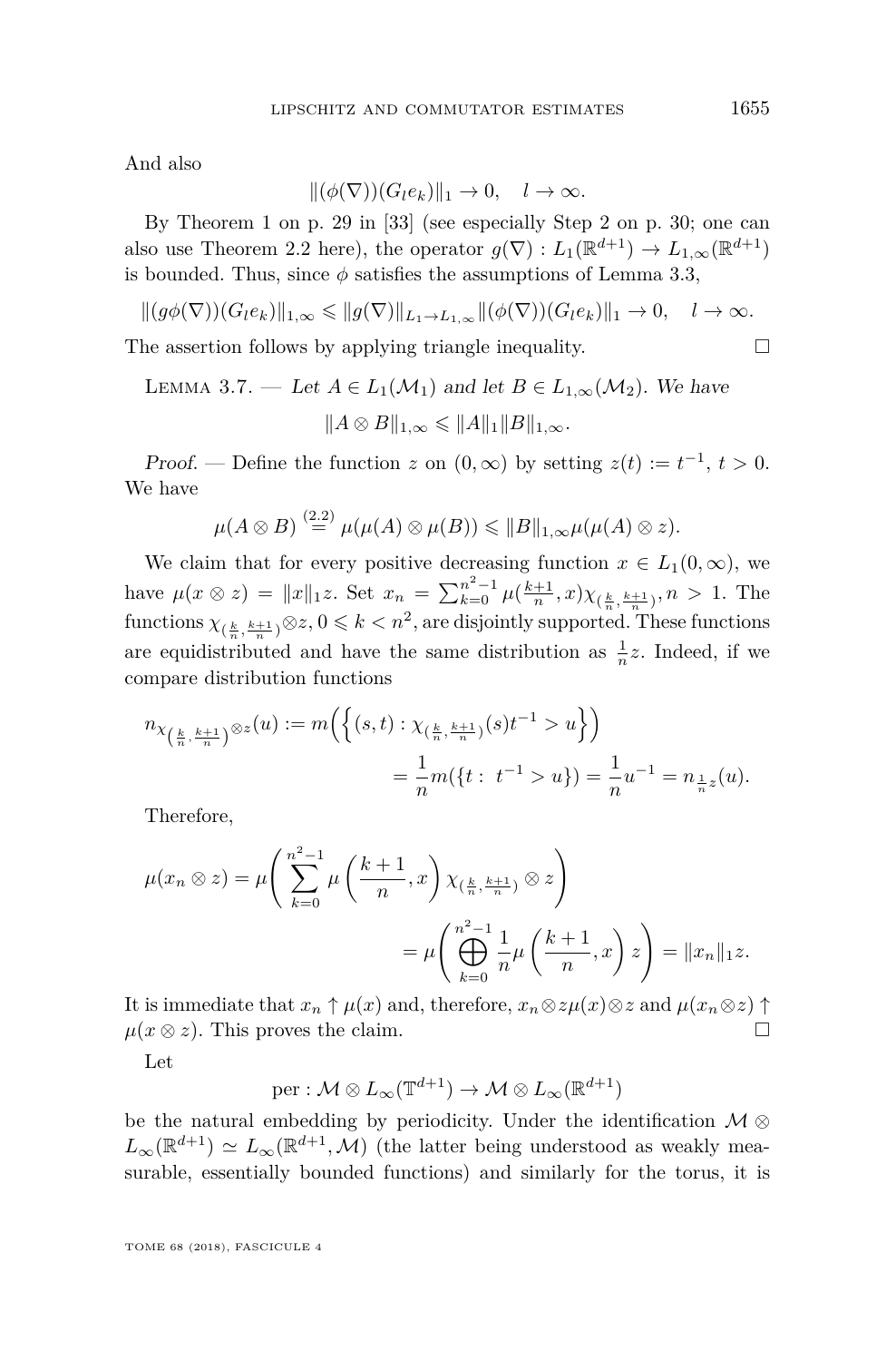defined as

$$
per(f)(t) = f(t \mod 2\pi), \qquad t \in \mathbb{R}^{d+1}.
$$

We consider  $\mathbb T$  with total Haar measure  $2\pi$ . The next Lemma [3.8](#page-14-0) provides the asymptotic embedding of  $L_1(\mathbb{T}^{d+1})$  to  $L_1(\mathbb{R}^{d+1})$ .

<span id="page-14-0"></span>LEMMA 3.8. — For every  $W \in L_1(\mathcal{M} \otimes L_\infty(\mathbb{T}^{d+1}))$ , we have

$$
\lim_{l\to\infty} \|\operatorname{per}(W)\cdot(1\otimes G_l)\|_{L_1(\mathcal{M}\otimes L_\infty(\mathbb{R}^{d+1}))}=\frac{1}{(2\pi)^{d+1}}\|W\|_{L_1(\mathcal{M}\otimes L_\infty(\mathbb{T}^{d+1}))}.
$$

Proof. — For every  $m \in \mathbb{Z}$ , define  $l(m), n(m) \in \mathbb{Z}$  by setting

(3.7) 
$$
l(m) = \begin{cases} m & m \geq 0 \\ m+1 & m < 0, \end{cases}
$$

(3.8) 
$$
n(m) = \begin{cases} m+1 & m \geq 0 \\ m & m < 0. \end{cases}
$$

Next set

$$
l(m) = (l(m_1), \dots, l(m_{d+1})), \qquad m \in \mathbb{Z}^{d+1},
$$
  

$$
n(m) = (n(m_1), \dots, n(m_{d+1})), \qquad m \in \mathbb{Z}^{d+1}.
$$

Clearly,

$$
\|\operatorname{per}(W)\cdot(1\otimes G_l)\|_{L_1(\mathcal{M}\otimes L_\infty(\mathbb{R}^{d+1}))}
$$
  
= 
$$
\sum_{m\in\mathbb{Z}^{d+1}}\|\operatorname{per}(W)\cdot(1\otimes G_l)\cdot(1\otimes \chi_{2\pi m+[0,2\pi]^{d+1}})\|_{L_1(\mathcal{M}\otimes L_\infty(\mathbb{R}^{d+1}))}.
$$

By construction,

$$
G_l(2\pi n(m)) \leq G_l(t) \leq G_l(2\pi l(m)), \quad t \in 2\pi m + [0, 2\pi]^{d+1}.
$$

Hence,

$$
\| \operatorname{per}(W) \cdot (1 \otimes G_l) \|_{L_1(\mathcal{M} \otimes L_\infty(\mathbb{R}^{d+1}))}
$$
  
\$\leqslant \sum\_{m \in \mathbb{Z}^{d+1}} G\_l(2\pi l(m)) \| \operatorname{per}(W) \cdot (1 \otimes \chi\_{2\pi m + [0,2\pi]^{d+1}}) \|\_{L\_1(\mathcal{M} \otimes L\_\infty(\mathbb{R}^{d+1}))}  
= 
$$
\|W\|_{L_1(\mathcal{M} \otimes L_\infty(\mathbb{T}^{d+1}))} \cdot \sum_{m \in \mathbb{Z}^{d+1}} G_l(2\pi l(m)).
$$

Similarly,

$$
\| \operatorname{per}(W) \cdot (1 \otimes G_l) \|_{L_1(\mathcal{M} \otimes L_\infty(\mathbb{R}^{d+1}))}
$$
  
\n
$$
\geq \sum_{m \in \mathbb{Z}^{d+1}} G_l(2\pi n(m)) \| \operatorname{per}(W) \cdot (1 \otimes \chi_{2\pi m + [0, 2\pi]^{d+1}}) \|_{L_1(\mathcal{M} \otimes L_\infty(\mathbb{R}^{d+1}))}
$$
  
\n
$$
= \|W\|_{L_1(\mathcal{M} \otimes L_\infty(\mathbb{T}^{d+1}))} \cdot \sum_{m \in \mathbb{Z}^{d+1}} G_l(2\pi n(m)).
$$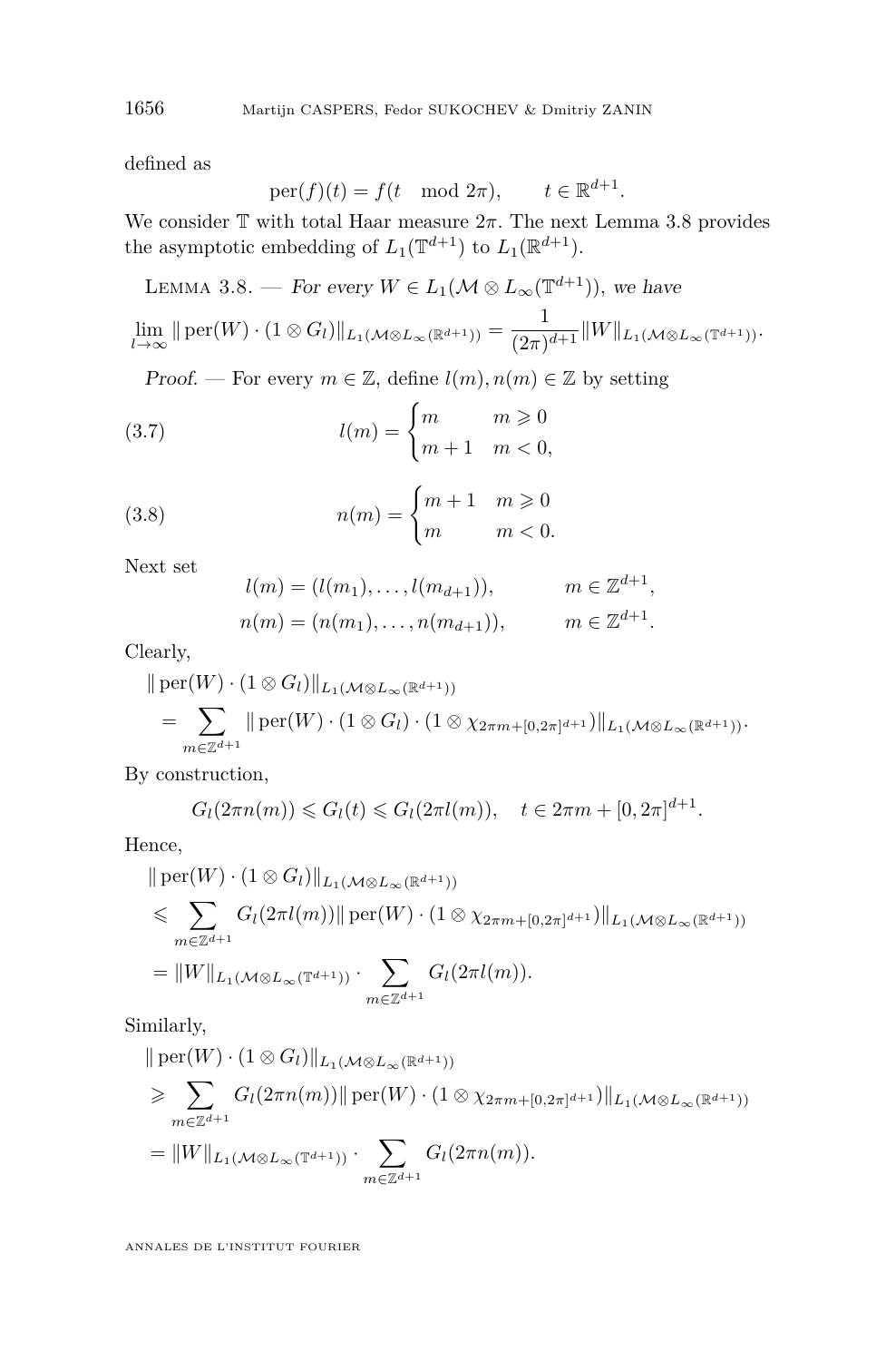We have

$$
\sum_{m \in \mathbb{Z}^{d+1}} G_l(2\pi l(m)) = \left(\sum_{m \in \mathbb{Z}} G_l(2\pi l(m))\right)^{d+1}
$$
  
=  $\left(\frac{1}{l\sqrt{2\pi}} + \frac{1}{l\sqrt{2\pi}} \sum_{m \in \mathbb{Z}} e^{-\frac{(2\pi m)^2}{2l^2}}\right)^{d+1} \to \frac{1}{(2\pi)^{d+1}}, \quad l \to \infty,$ 

where the limit is by elementary Riemann integration. Similarly

$$
\sum_{m \in \mathbb{Z}^{d+1}} G_l(2\pi n(m)) = \left(\sum_{m \in \mathbb{Z}} G_l(2\pi n(m))\right)^{d+1} \n= \left(-\frac{1}{l\sqrt{2\pi}} + \frac{1}{l\sqrt{2\pi}} \sum_{m \in \mathbb{Z}} e^{-\frac{(2\pi m)^2}{2l^2}}\right)^{d+1} \to \frac{1}{(2\pi)^{d+1}}, \quad l \to \infty.
$$

Combining the last 4 equations completes the proof as they show that we have estimates

$$
\frac{1}{(2\pi)^{d+1}} \|W\|_{L_1(\mathcal{M}\otimes L_\infty(\mathbb{T}^{d+1}))} - \epsilon_l \leq \| \operatorname{per}(W) \cdot (1 \otimes G_l) \|_{L_1(\mathcal{M}\otimes L_\infty(\mathbb{R}^{d+1}))}
$$
  

$$
\leq \frac{1}{(2\pi)^{d+1}} \|W\|_{L_1(\mathcal{M}\otimes L_\infty(\mathbb{T}^{d+1}))} + \epsilon_l.
$$

for some sequences  $\epsilon_l > 0$  that converges to 0.

The next lemma gives the asymptotic norm estimate of periodizations of elements of  $L_{1,\infty}(\mathbb{T}^{d+1})$  with the norms of  $L_{1,\infty}(\mathbb{R}^{d+1})$ .

<span id="page-15-0"></span>LEMMA 3.9. — For every  $W \in L_{1,\infty}(\mathcal{M} \otimes L_{\infty}(\mathbb{T}^{d+1}))$ , we have

$$
\liminf_{l\to\infty} \|\operatorname{per}(W)\cdot(1\otimes G_l)\|_{L_{1,\infty}(\mathcal{M}\otimes L_{\infty}(\mathbb{R}^{d+1}))}\gtrsim \|W\|_{L_{1,\infty}(\mathcal{M}\otimes L_{\infty}(\mathbb{T}^{d+1}))}.
$$

Here,  $\geq$  means inequality up to some constant independent of *W*.

Proof. — We estimate crudely,

$$
G_l(t) \geqslant c(d)l^{-d-1}, \quad |t| \leqslant 4\pi l,
$$
  

$$
\chi_{\{|t| \leqslant 4\pi l\}} \geqslant \sum_{|m| \leqslant l} \chi_{2\pi m + [0, 2\pi]^d}.
$$

Hence,

$$
\|\operatorname{per}(W) \cdot (1 \otimes G_l)\|_{L_{1,\infty}(\mathcal{M} \otimes L_{\infty}(\mathbb{R}^{d+1}))}
$$
  
\$\geq c(d)l^{-d-1}\left\|\operatorname{per}(W) \cdot \left(1 \otimes \sum\_{|m| \leq l} \chi\_{2\pi m + [0,2\pi]^d}\right)\right\|\_{L\_{1,\infty}(\mathcal{M} \otimes L\_{\infty}(\mathbb{R}^{d+1}))}.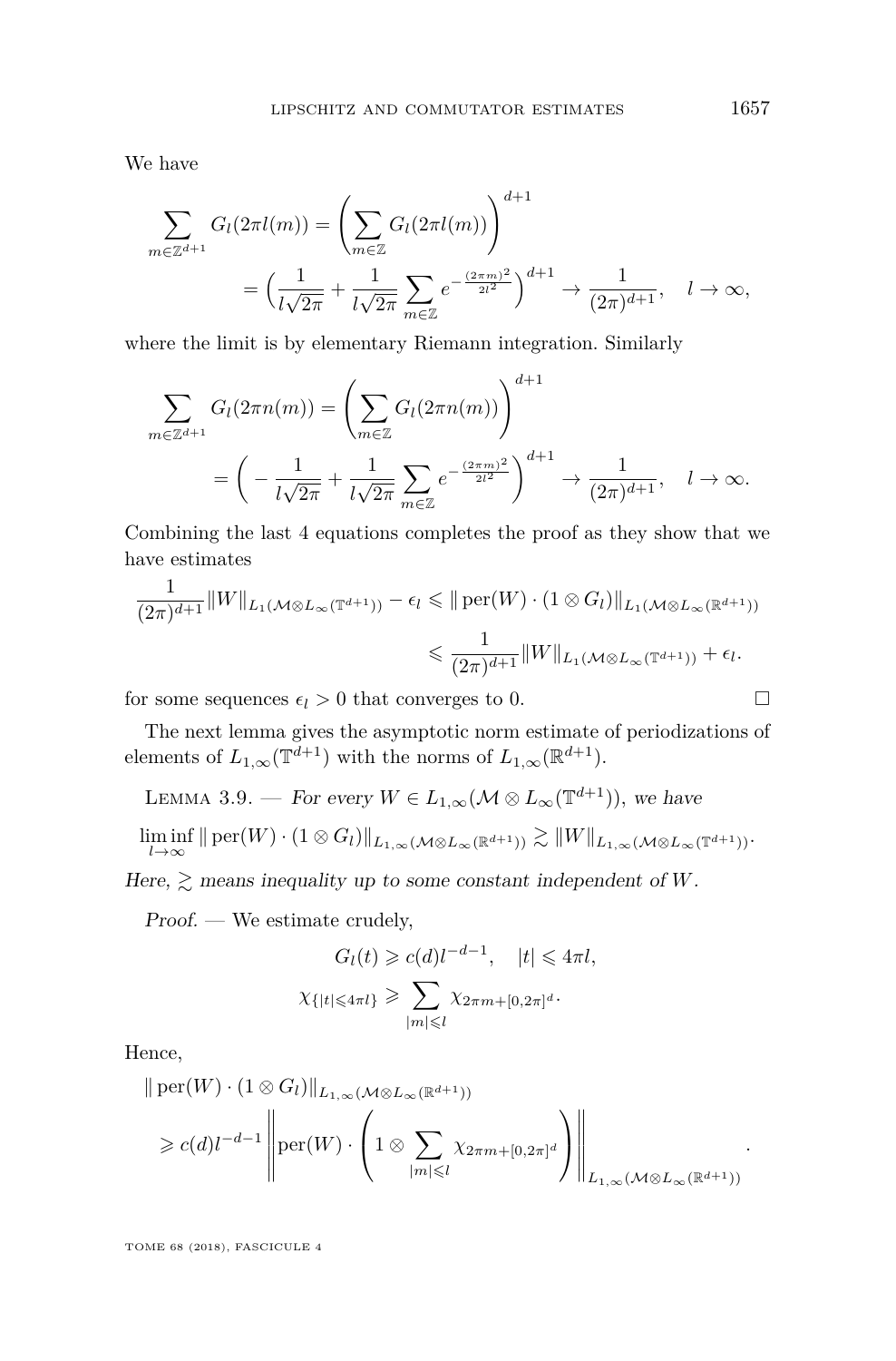Since the elements  $\text{per}(W) \cdot (1 \otimes \chi_{2\pi m + [0,2\pi]^d})$  with  $|m| \leq l$  are pairwise orthogonal we have that

$$
\mathrm{per}(W) \cdot (1 \otimes \sum_{|m| \leqslant l} \chi_{2\pi m + [0,2\pi]^d}) \in L_{1,\infty}(\mathcal{M} \otimes L_{\infty}(\mathbb{R}^{d+1}))
$$

and

$$
\bigoplus_{|m|\leqslant l}W\in L_{1,\infty}(\mathcal{M}\otimes L_{\infty}(\mathbb{T}^{d+1})\otimes l_{\infty})
$$

are unitarily equivalent. Then

$$
\| \operatorname{per}(W) \cdot (1 \otimes G_l) \|_{L_{1,\infty}(\mathcal{M} \otimes L_{\infty}(\mathbb{R}^{d+1}))}
$$
  
\n
$$
\geq c(d) l^{-d-1} \left\| \bigoplus_{|m| \leq l} W \right\|_{L_{1,\infty}(\mathcal{M} \otimes L_{\infty}(\mathbb{T}^{d+1}) \otimes L_{\infty})}.
$$

Let  $n_l$  be the number of  $m \in \mathbb{Z}^{d+1}$  with  $|m|_2 \leqslant l$ . Note that  $n_l \gtrsim l^{d+1}$ . Then  $\mu(t, \bigoplus_{|m| \leq l} W) = \mu(n_l^{-1}t, W)$  from which we may continue the estimate

$$
\| \operatorname{per}(W) \cdot (1 \otimes G_l) \|_{L_{1,\infty}(\mathcal{M} \otimes L_{\infty}(\mathbb{R}^{d+1}))}
$$
  
\n
$$
\geq c(d) l^{-d-1} n_l \|W\|_{L_{1,\infty}(\mathcal{M} \otimes L_{\infty}(\mathbb{T}^{d+1}))}
$$
  
\n
$$
\geq c(d) \|W\|_{L_{1,\infty}(\mathcal{M} \otimes L_{\infty}(\mathbb{T}^{d+1}))}.
$$

We are now fully equipped to prove our main result.

Proof of Theorem [2.3.](#page-7-0) — Let  $\mathscr{A} \subset \mathbb{Z}^{d+1}$  be a finite set. Let

$$
W = \sum_{k \in \mathscr{A}} W_k \otimes e_k, \quad W_k \in L_1(\mathcal{M}).
$$

Firstly, we prove

$$
|| (1 \otimes g(\nabla))(W) ||_{1,\infty} \lesssim ||W||_1,
$$

for *W* as above. We have

$$
W_0 \otimes e_0 = \left(1 \otimes \int\right)(W).
$$

As conditional expectations are contractions on *L*1*,* then so is the operator 1 ⊗  $\int$ . We, therefore, have

$$
\left\|\sum_{0\neq k\in\mathscr{A}}W_k\otimes e_k\right\|_1\leqslant\left\|\sum_{k\in\mathscr{A}}W_k\otimes e_k\right\|_1+\|W_0\otimes e_0\|_1\leqslant 2\|W\|_1,\quad k\in\mathcal{A}.
$$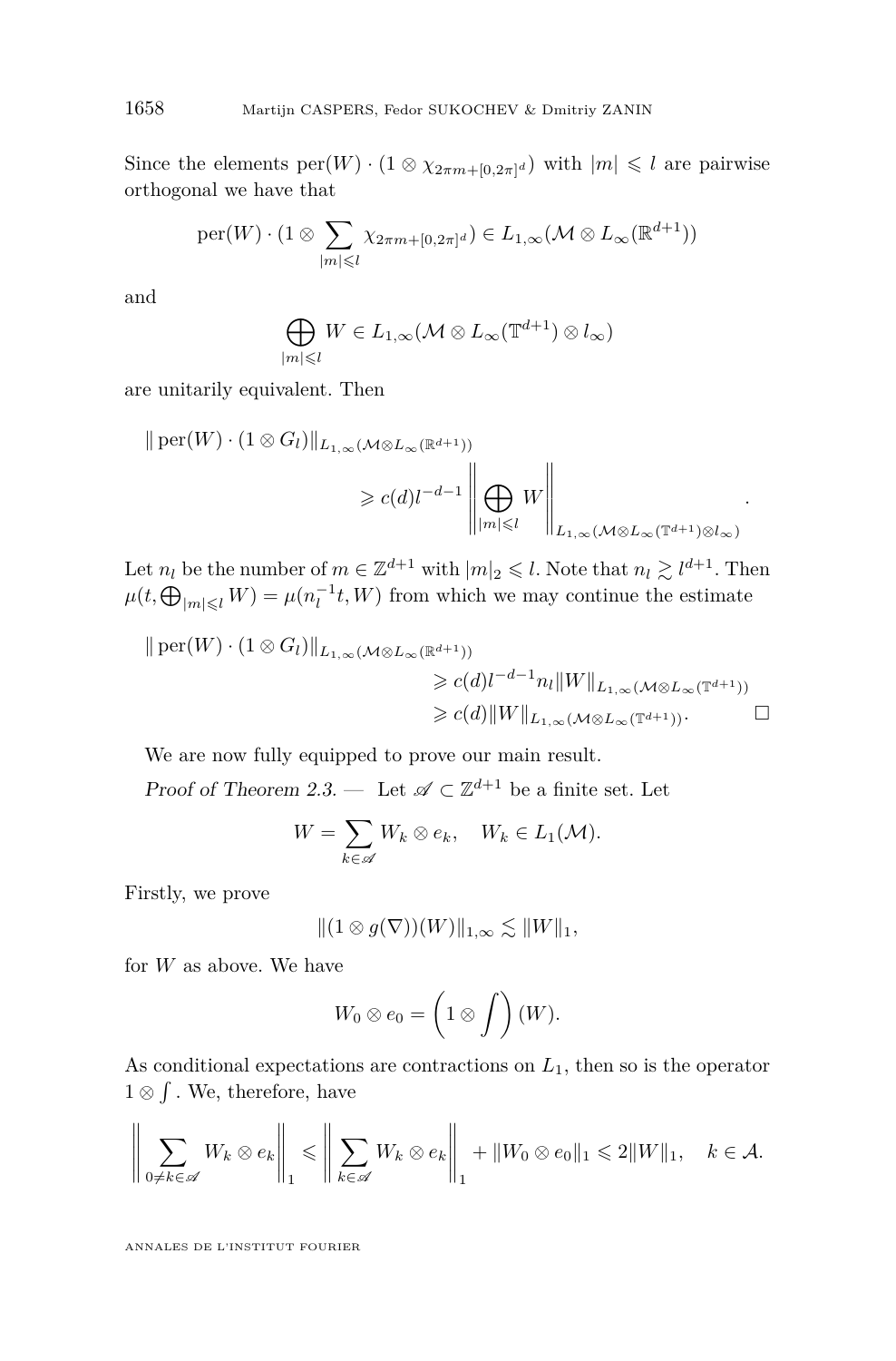Therefore, we may (and will) assume without loss of generality that  $0 \notin \mathscr{A}$ . By Theorem [2.1,](#page-6-1) we have

$$
||(1 \otimes g(\nabla))(\text{per}(W) \cdot (1 \otimes G_l))||_{L_{1,\infty}(\mathcal{M} \otimes L_{\infty}(\mathbb{R}^{d+1}))}\n\n\leq ||\text{per}(W) \cdot (1 \otimes G_l)||_{L_1(\mathcal{M} \otimes L_{\infty}(\mathbb{R}^{d+1}))}.
$$

By respectively Lemma [3.7](#page-13-0) and Lemma [3.6](#page-12-1) we have for each  $k \in \mathcal{A}$  as  $l \to \infty$ ,

$$
||(1 \otimes g(\nabla))(W_k \otimes G_l e_k) - g(k)(W_k \otimes G(l)e_k)||_{1,\infty}
$$
  
\$\leq\$  $||W_k||_1 ||(g(\nabla))(G_l e_k) - g(k)G_l e_k||_{1,\infty} \to 0.$ 

The quasi-triangle inequality gives for sums of arbitrary operators  $x_\alpha$  that

$$
\left\| \sum_{\alpha \in \mathcal{A}} x_{\alpha} \right\|_{1,\infty} \leqslant 2^{|\mathcal{A}|} \sum_{\alpha \in \mathcal{A}} \|x_{\alpha}\|_{1,\infty}.
$$

So it follows that as  $l \to \infty$ 

$$
\left\|\sum_{k\in\mathcal{A}}(1\otimes g(\nabla))(W_k\otimes G_l e_k)-\sum_{k\in\mathcal{A}}g(k)(W_k\otimes G(l)e_k)\right\|_{1,\infty}\to 0.
$$

In other words we have as  $l \to \infty$ 

$$
||(1 \otimes g(\nabla))(\text{per}(W) \cdot (1 \otimes G_l)) - \text{per}((1 \otimes g(\nabla))(W))(1 \otimes G_l)||_{1,\infty} \to 0.
$$
  
Thus,

<span id="page-17-0"></span>
$$
(3.9) \quad \liminf_{l \to \infty} \|\operatorname{per}((1 \otimes g(\nabla))(W)) \cdot (1 \otimes G_l)\|_{L_{1,\infty}(\mathcal{M} \otimes L_{\infty}(\mathbb{R}^{d+1}))}
$$

$$
\leq \liminf_{l \to \infty} \|\operatorname{per}(W) \cdot (1 \otimes G_l)\|_{L_1(\mathcal{M} \otimes L_{\infty}(\mathbb{R}^{d+1}))}.
$$

It follows now from Lemma [3.9,](#page-15-0) [\(3.9\)](#page-17-0) and Lemma [3.8](#page-14-0) that

<span id="page-17-1"></span>
$$
(3.10) \quad ||(1 \otimes g(\nabla_{\mathbb{T}^{d+1}}))(W)||_{L_{1,\infty}(\mathcal{M} \otimes L_{\infty}(\mathbb{T}^{d+1}))}
$$
  
\n
$$
\lesssim \liminf_{l \to \infty} ||\operatorname{per}((1 \otimes g(\nabla_{\mathbb{T}^{d+1}}))W) \cdot (1 \otimes G_l)||_{L_{1,\infty}(\mathcal{M} \otimes L_{\infty}(\mathbb{R}^{d+1}))}
$$
  
\n
$$
\leq \liminf_{l \to \infty} ||\operatorname{per}(W) \cdot (1 \otimes G_l)||_{L_1(\mathcal{M} \otimes L_{\infty}(\mathbb{R}^{d+1}))}
$$
  
\n
$$
\lesssim ||W||_{L_1(\mathcal{M} \otimes L_{\infty}(\mathbb{T}^{d+1}))}.
$$

This proves the assertion for our specific *W*.

To see the assertion in general, fix an arbitrary  $W \in L_1(\mathcal{M} \otimes L_\infty(\mathbb{T}^{d+1}))$ and choose  $W^m$  as above such that  $W^m \to W$  in  $L_1(\mathcal{M} \otimes L_\infty(\mathbb{T}^{d+1}))$ as  $m \to \infty$  (see Lemma [A.6\)](#page-24-0). In particular, the sequence  $\{W^m\}_{m\geq 1} \subset$  $L_1(\mathcal{M} \otimes L_\infty(\mathbb{T}^{d+1}))$  is Cauchy. By [\(3.10\)](#page-17-1), the sequence  $\{(1 \otimes g(\nabla))\}$  $(W^m)\}_{m\geq 1} \subset L_{1,\infty}(\mathcal{M} \otimes L_\infty(\mathbb{T}^{d+1}))$  is also Cauchy. Denote the limit by *T*(*W*). If also  $W \in L_2(\mathcal{M} \otimes L_\infty(\mathbb{T}^{d+1}))$ , then the sequence  $\{W^m\}_{m \geq 1}$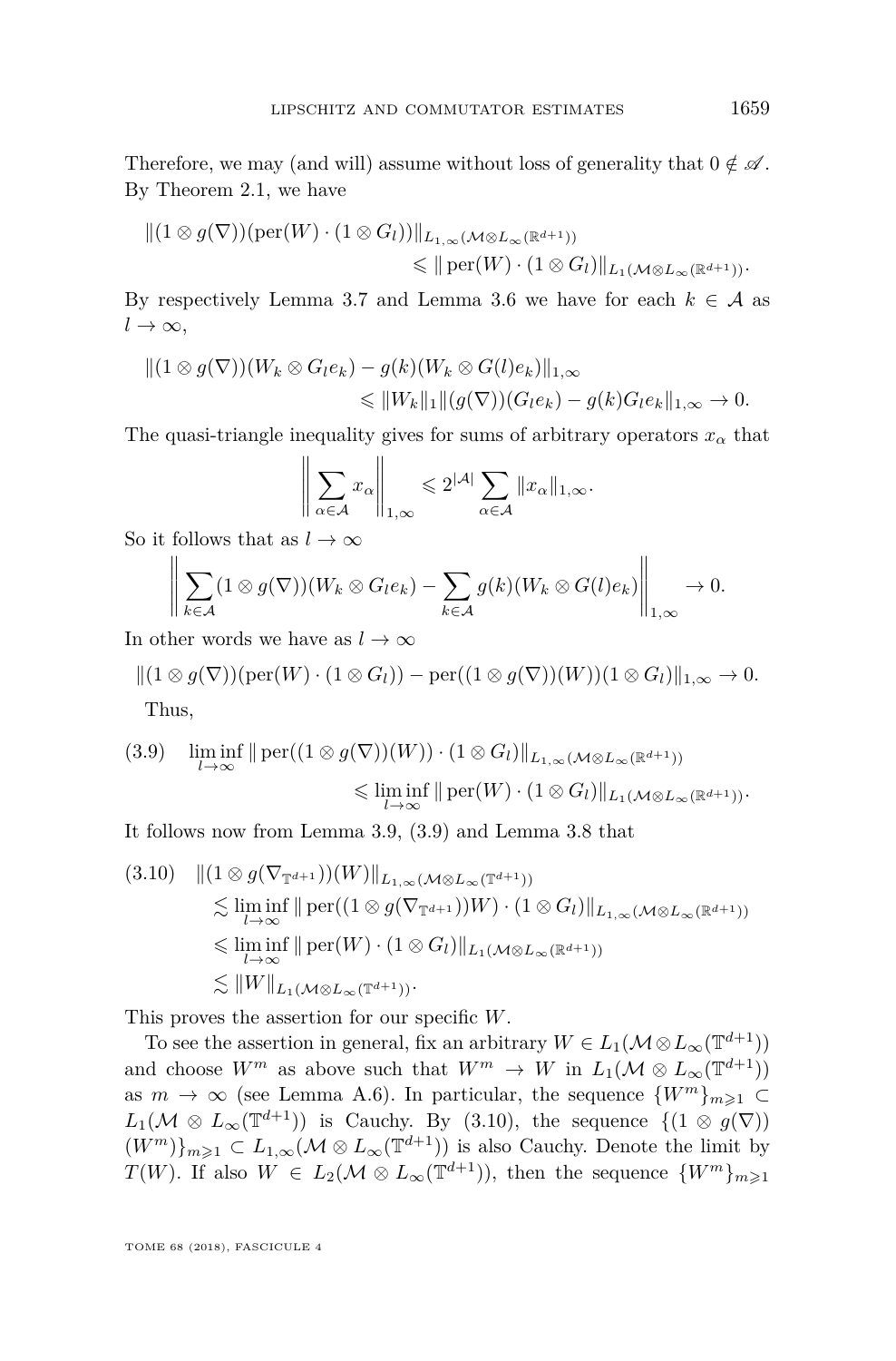can be chosen such that also  $W^m \to W$  in  $L_2(\mathcal{M} \otimes L_\infty(\mathbb{T}^{d+1}))$  (see Remark [A.5\)](#page-24-1). Thus,  $T(W) = (1 \otimes g(\nabla))(W)$  for  $W \in (L_1 \cap L_2)(\mathcal{M} \otimes$  $L_{\infty}(\mathbb{T}^{d+1})$ ). This completes the proof.  $\Box$ 

#### <span id="page-18-0"></span>**4. Proof of Theorem [1.2](#page-4-0) for the case of integral spectra**

The next Theorem [4.1](#page-18-1) provides the crucial connection between Calderón– Zygmund operators and commutator estimates. The equality [\(4.1\)](#page-18-2) should be understood as a transference to Schur multipliers argument. Note that here we have an exact equality [\(4.1\)](#page-18-2), which we did not yet obtain in [\[8\]](#page-25-5).

<span id="page-18-1"></span>THEOREM 4.1. — For every contraction<sup>(2)</sup>  $f : \mathbb{Z}^d \to \mathbb{Z}$  and for every collection of commuting self-adjoint operators  $\mathbf{A} = \{A_k\}_{k=1}^d \subset \mathcal{M}$  with spec( $A_k$ ) ⊂  $\mathbb{Z}$ *, we have* 

$$
||T_{f_{k_0}}^{\mathbf{A},\mathbf{A}}(V)||_{1,\infty} \leqslant c(d)||V||_1, \quad V \in L_1(\mathcal{M}), \quad 1 \leqslant k_0 \leqslant d.
$$

Here,  $f_{k_0}$  is given by  $(2.7)$ .

Proof. – Fix  $1 \leq k_0 \leq d$ . The idea is to construct a bounded linear operator  $S: L_1(\mathcal{M} \otimes L_\infty(\mathbb{T}^{d+1})) \to L_{1,\infty}(\mathcal{M} \otimes L_\infty(\mathbb{T}^{d+1}))$  (independent of *f*) and an isometric embedding  $I: L_1(\mathcal{M}) \to L_1(\mathcal{M} \otimes L_\infty(\mathbb{T}^{d+1}))$ ,  $I: L_{1,\infty}(\mathcal{M}) \to L_{1,\infty}(\mathcal{M} \otimes L_{\infty}(\mathbb{T}^{d+1}))$  (dependent on *f*) such that

(4.1) 
$$
S \circ I = I \circ T_{f_{k_0}}^{\mathbf{A}, \mathbf{A}}.
$$

Fix a smooth function  $\varsigma : [0,1] \to \mathbb{R}$  such that  $\varsigma(u) = u, u \in [\frac{1}{2},1]$  and  $\zeta(u) \geq \frac{1}{3}, u \in [0, \frac{1}{2}].$  Define a smooth function  $g : \mathbb{S}^d \to \mathbb{R}$  by setting

<span id="page-18-2"></span>
$$
g(t) = \frac{t_{k_0}t_{d+1}}{\varsigma(\sum_{k=1}^d t_k^2)}, \quad |t|_2 = 1.
$$

Extend *g* to a smooth homogeneous function  $g : \mathbb{R}^{d+1} \setminus \{0\} \to \mathbb{R}$  (of degree 0) by setting  $g(t) = g(\frac{t}{|t|_2})$ ,  $0 \neq t \in \mathbb{R}^{d+1}$ , and  $g(0) = 0$ . For  $|t|_2 = 1$ , the conditions  $\sum_{k=1}^{d} t_k^2 \geq \frac{1}{2}$  and  $|t_{d+1}| \leq (\sum_{k=1}^{d} t_k^2)^{\frac{1}{2}}$  are equivalent. Hence,

<span id="page-18-3"></span>
$$
(4.2) \t g(t) = \frac{t_{k_0}t_{d+1}}{\sum_{k=1}^d t_k^2}, \t |t_{d+1}| \leqslant \left(\sum_{k=1}^d t_k^2\right)^{\frac{1}{2}}, \t 0 \neq t \in \mathbb{R}^{d+1}.
$$

By assumption,  $A_k = \sum_{i_k \in \mathbb{Z}} i_k p_{k,i_k}$ , where  $\{p_{k,i_k}\}_{i_k \in \mathbb{Z}}$  are pairwise orthogonal projections such that  $\sum_{i_k \in \mathbb{Z}} p_{k,i_k} = 1$ . Since *A* is bounded, it follows that  $p_{k,i_k} = 0$  for all but finitely many  $i_k \in \mathbb{Z}$ . Hence, these sums are, in

<sup>(2)</sup> Here, contraction means a Lipschitz function with constant 1. That is,  $|f(i) - f(j)|$  ≤  $|\mathbf{i} - \mathbf{j}|_2$  for all  $\mathbf{i}, \mathbf{j} \in \mathbb{Z}^d$ .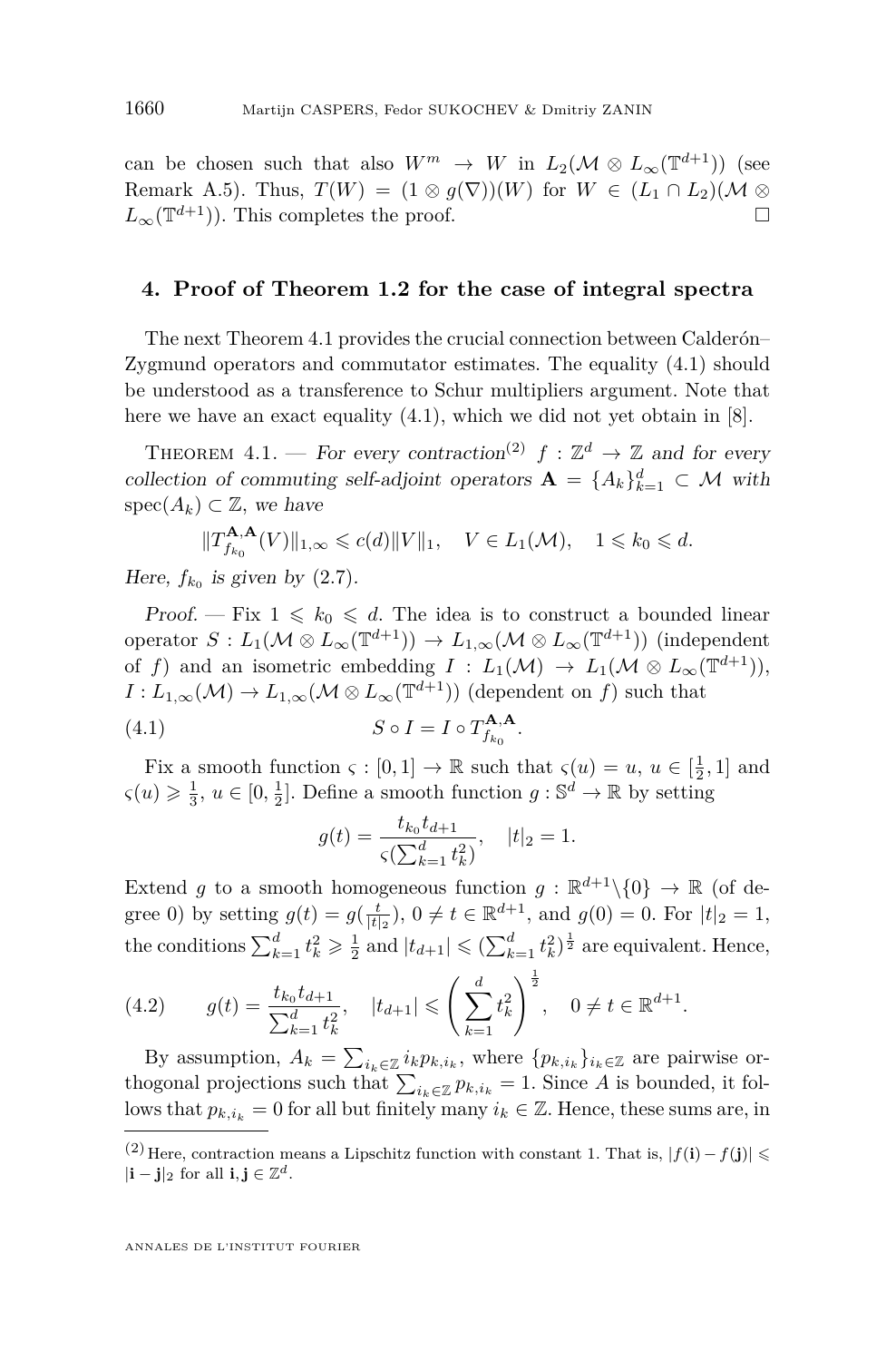fact, finite. For every  $\mathbf{i} = (i_1, \ldots, i_d) \in \mathbb{Z}^d$ , set  $p_{\mathbf{i}} = p_{1,i_1} \ldots p_{d,i_d}$ . It is immediate that  ${p_i}_{i \in \mathbb{Z}^d}$  are pairwise orthogonal projections and  $\sum_{i \in \mathbb{Z}^d} p_i = 1$ . Consider a unitary operator

$$
U_f = \sum_{\mathbf{i} \in \mathbb{Z}^d} p_{\mathbf{i}} \otimes e_{(\mathbf{i},f(\mathbf{i}))},
$$

where  $e_{(i,f(i))}$  is given in [\(3.2\)](#page-8-3).

We are now ready to define the operators *S* and *I.* Set

$$
S(W) = (1 \otimes g(\nabla_{\mathbb{T}^{d+1}})) \left( \sum_{\substack{\mathbf{i}, \mathbf{j} \in \mathbb{Z}^d \\ \mathbf{i} \neq \mathbf{j}}} (p_{\mathbf{i}} \otimes 1) W(p_{\mathbf{j}} \otimes 1) \right),
$$
  

$$
W \in L_1(\mathcal{M} \otimes L_{\infty}(\mathbb{R}^{d+1})),
$$

$$
I(V) = U_f(V \otimes 1)U_f^*, \quad V \in L_{1,\infty}(\mathcal{M}).
$$

Since *f* is a contraction we have that  $|f(i) - f(j)| \leq |i - j|$ <sub>2</sub> and therefore by  $(4.2)$  we obtain

$$
g(\mathbf{i}-\mathbf{j},f(\mathbf{i})-f(\mathbf{j}))=f_{k_0}(\mathbf{i},\mathbf{j}), \qquad \mathbf{i},\mathbf{j}\in\mathbb{Z}^d.
$$

In particular

$$
g(\nabla_{\mathbb{T}^{d+1}})(e_{(\mathbf{i}-\mathbf{j},f(\mathbf{i})-f(\mathbf{j})))}=f_{k_0}(\mathbf{i},\mathbf{j})e_{(\mathbf{i}-\mathbf{j},f(\mathbf{i})-f(\mathbf{j}))},\qquad\mathbf{i},\mathbf{j}\in\mathbb{Z}^d.
$$

Recall also that  $f_{k_0}(\mathbf{i}, \mathbf{i}) = 0, \mathbf{i} \in \mathbb{Z}^d$ . We now prove the transference equality [\(4.1\)](#page-18-2):

$$
S(I(V))
$$
  
\n
$$
= S\left(\left(\sum_{\mathbf{i}\in\mathbb{Z}^d} p_{\mathbf{i}} \otimes e_{(\mathbf{i},f(\mathbf{i}))}\right) \cdot \left(\sum_{\mathbf{i},\mathbf{j}\in\mathbb{Z}^d} p_{\mathbf{i}} V p_{\mathbf{j}} \otimes 1\right) \cdot \left(\sum_{\mathbf{i}\in\mathbb{Z}^d} p_{\mathbf{i}} \otimes e_{(\mathbf{i},f(\mathbf{i}))}\right)^*\right)
$$
  
\n
$$
= S\left(\sum_{\mathbf{i},\mathbf{j}\in\mathbb{Z}^d} p_{\mathbf{i}} V p_{\mathbf{j}} \otimes e_{(\mathbf{i}-\mathbf{j},f(\mathbf{i})-f(\mathbf{j}))}\right)
$$
  
\n
$$
\stackrel{(4.2)}{=} \sum_{\mathbf{i},\mathbf{j}\in\mathbb{Z}^d} p_{\mathbf{i}} V p_{\mathbf{j}} \otimes f_{k_0}(\mathbf{i},\mathbf{j}) e_{(\mathbf{i}-\mathbf{j},f(\mathbf{i})-f(\mathbf{j}))}
$$
  
\n
$$
= \left(\sum_{\mathbf{i}\in\mathbb{Z}^d} p_{\mathbf{i}} \otimes e_{(\mathbf{i},f(\mathbf{i}))}\right) \cdot \left(\sum_{\mathbf{i},\mathbf{j}\in\mathbb{Z}^d} p_{\mathbf{i}} T_{f_{k_0}}^{\mathbf{A},\mathbf{A}}(V) p_{\mathbf{j}} \otimes 1\right) \cdot \left(\sum_{\mathbf{i}\in\mathbb{Z}^d} p_{\mathbf{i}} \otimes e_{(\mathbf{i},f(\mathbf{i}))}\right)^*
$$
  
\n
$$
= U_f \cdot (T_{f_{k_0}}^{\mathbf{A},\mathbf{A}}(V) \otimes 1) \cdot U_f^* = I(T_{f_{k_0}}^{\mathbf{A},\mathbf{A}}(V)).
$$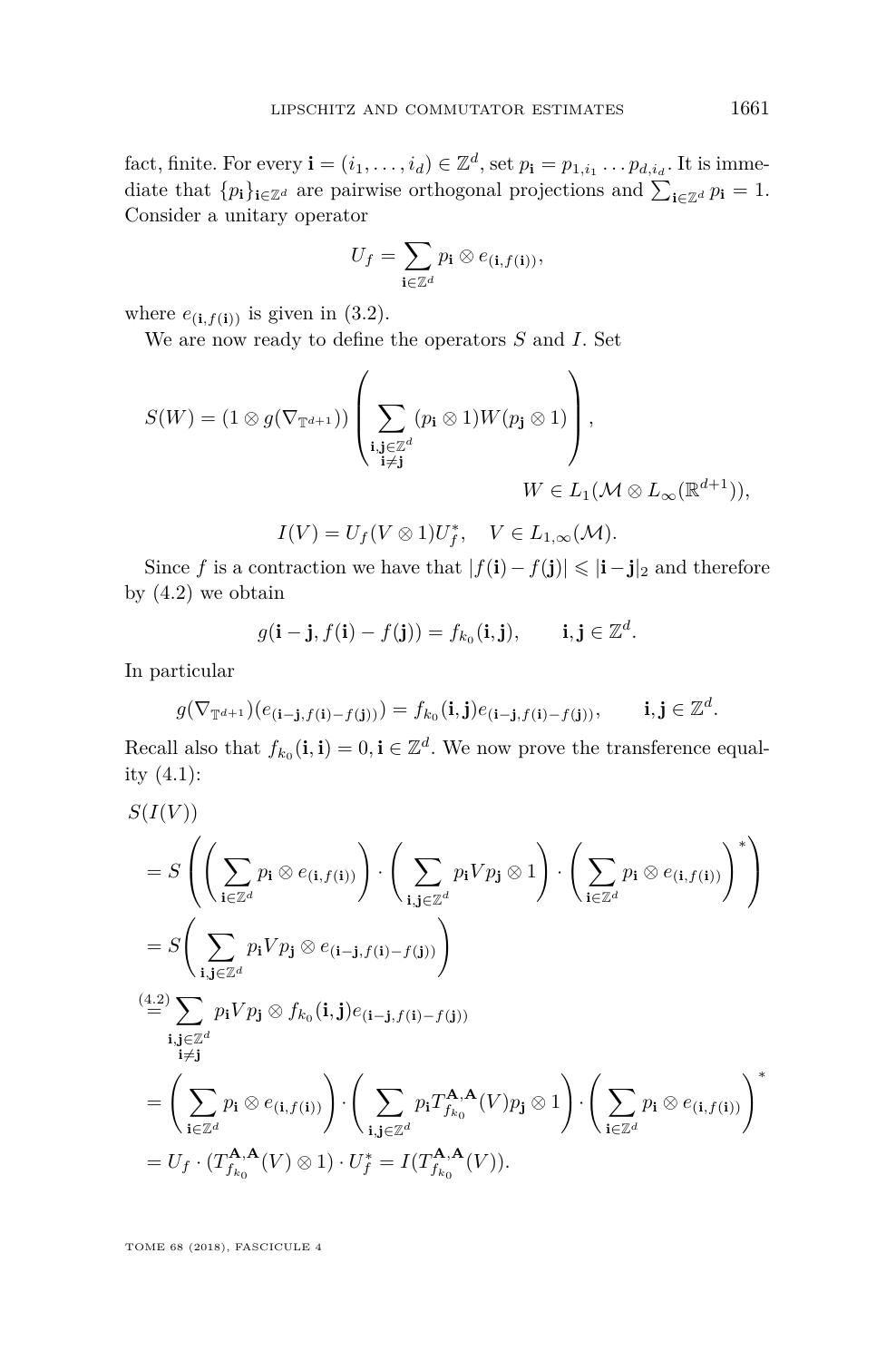By Theorem [2.3,](#page-7-0) the mapping

$$
1 \otimes g(\nabla_{\mathbb{T}^{d+1}}) : L_1(\mathcal{M} \otimes L_\infty(\mathbb{T}^{d+1})) \to L_{1,\infty}(\mathcal{M} \otimes L_\infty(\mathbb{T}^{d+1})).
$$

is bounded. Therefore,

$$
\begin{split} \|T_{f_{k_0}}^{\mathbf{A},\mathbf{A}}(V)\|_{L_{1,\infty}(\mathcal{M})} &= \|I(T_{f_{k_0}}^{\mathbf{A},\mathbf{A}}(V))\|_{L_{1,\infty}(\mathcal{M}\otimes L_{\infty}(\mathbb{T}^{d+1}))} \\ &= \|S(I(V))\|_{L_{1,\infty}(\mathcal{M}\otimes L_{\infty}(\mathbb{T}^{d+1}))} \\ &\le \|S\|_{L_1(\mathcal{M}\otimes L_{\infty}(\mathbb{T}^{d+1}))\to L_{1,\infty}(\mathcal{M}\otimes L_{\infty}(\mathbb{T}^{d+1}))} \|I(V)\|_{L_1(\mathcal{M}\otimes L_{\infty}(\mathbb{T}^{d+1}))} \\ &\lesssim \|1\otimes g(\nabla)\|_{L_1(\mathcal{M}\otimes L_{\infty}(\mathbb{T}^{d+1}))\to L_{1,\infty}(\mathcal{M}\otimes L_{\infty}(\mathbb{T}^{d+1}))} \|V\|_{L_1(\mathcal{M})} .\end{split}
$$

This completes the proof.

#### **5. Proof of the main results**

In this section we collect the results announced in the abstract and its corollaries.

<span id="page-20-1"></span>LEMMA 5.1. — Let  $\mathbf{A} = \{A_k\}_{k=1}^d \subset \mathcal{M}$  be an arbitrary collection of commuting self-adjoint operators. If  $\{\xi_n\}_{n\geq 0}$  is a uniformly bounded sequence of Borel functions on  $\mathbb{R}^{2d}$  such that  $\xi_n \to \xi$  everywhere, then

<span id="page-20-0"></span>(5.1) 
$$
T_{\xi_n}^{\mathbf{A},\mathbf{A}}(V) \to T_{\xi}^{\mathbf{A},\mathbf{A}}(V), \quad V \in L_2(\mathcal{M})
$$

in  $L_2(\mathcal{M})$  as  $n \to \infty$ .

Proof. — Let  $\nu$  be a projection valued measure on  $\mathbb{R}^{2d}$  considered in Subsection [2.4](#page-7-2) (see [\(2.5\)](#page-7-3)). Let  $\gamma : \mathbb{R} \to \mathbb{R}^{2d}$  be a Borel measurable bijection. Clearly,  $\nu \circ \gamma$  is a countably additive projection valued measure on R. Hence, there exists a self-adjoint operator *B* acting on the Hilbert space  $L_2(\mathcal{M})$ such that  $E_B = \nu \circ \gamma$ .

Set  $\eta_n = \xi_n \circ \gamma$  and  $\eta = \xi \circ \gamma$ . We have  $\eta_n \to \eta$  everywhere on R. Thus,

$$
T_{\xi_n}^{\mathbf{A},\mathbf{A}} = \int_{\mathbb{R}^{2d}} \xi_n d\nu = \int_{\mathbb{R}} \eta_n(\lambda) dE_B(\lambda) = \eta_n(B) \to \eta(B)
$$

$$
= \int_{\mathbb{R}} \eta(\lambda) dE_B(\lambda) = \int_{\mathbb{R}^{2d}} \xi d\nu = T_{\xi}^{\mathbf{A},\mathbf{A}}.
$$

Here, the convergence is understood with respect to the strong operator topology on the space  $B(L_2(\mathcal{M}))$ . In particular, [\(5.1\)](#page-20-0) follows.

In the next proof let  $|x|$  be the largest integer smaller than  $x$  and let  ${x} = x - \lfloor x \rfloor$  be the fractional part.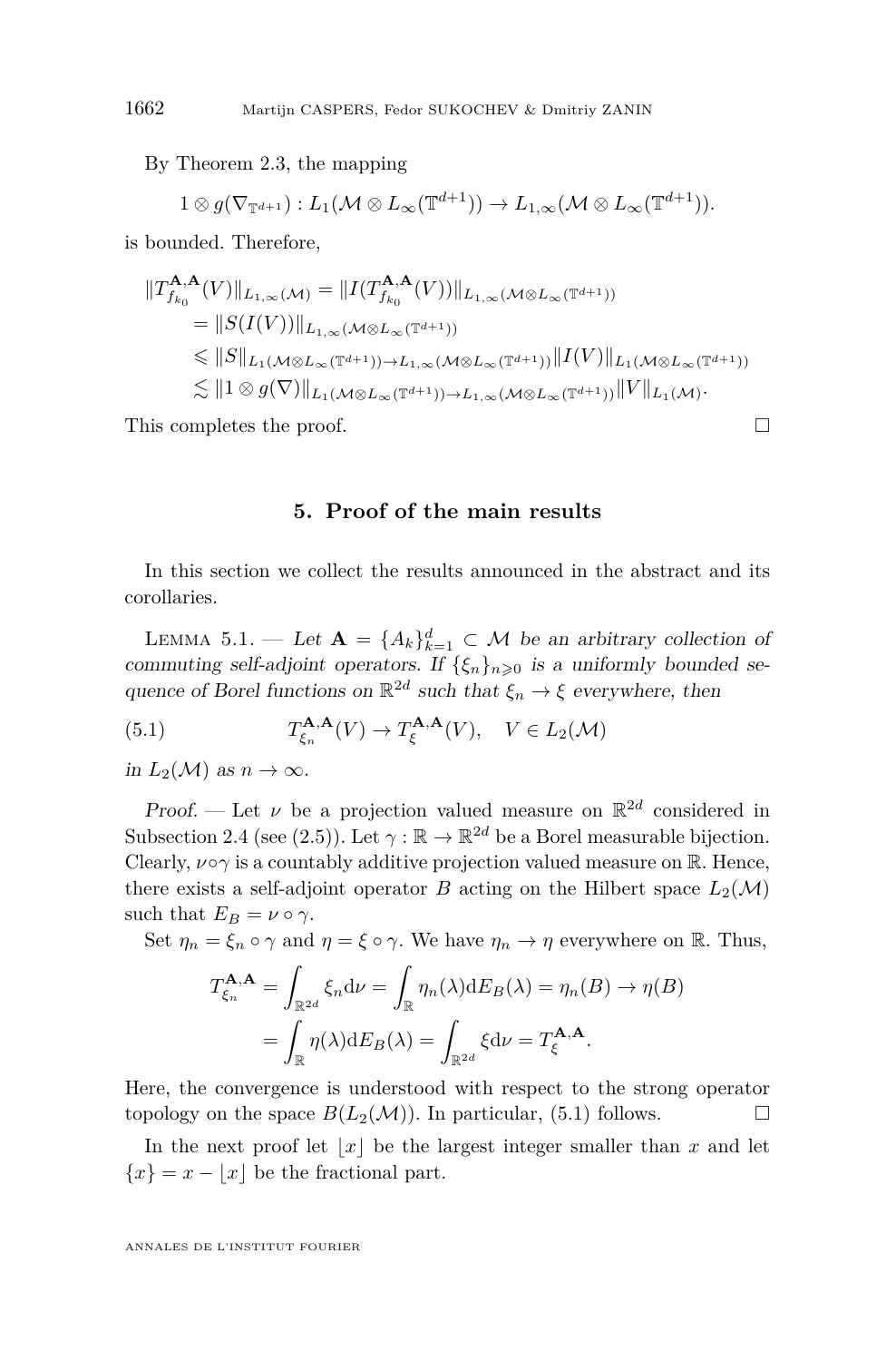#### Proof of Theorem [1.2.](#page-4-0)

Step 1. — Let  $f : \mathbb{R}^d \to \mathbb{R}$  be a contraction. We claim that the mapping  $f^n : \mathbb{Z}^d \to \mathbb{Z}$  defined by the formula

$$
f^{n}(\mathbf{i}) = \left\lfloor \frac{n}{2} f\left(\frac{\mathbf{i}}{n}\right) \right\rfloor, \quad \mathbf{i} \in \mathbb{Z}^{d},
$$

is also a contraction.

Indeed, we have

$$
f^{n}(\mathbf{i}) - f^{n}(\mathbf{j}) = \frac{n}{2} \left( f\left(\frac{\mathbf{i}}{n}\right) - f\left(\frac{\mathbf{j}}{n}\right) \right) + \left( \left\{ \frac{n}{2} f\left(\frac{\mathbf{j}}{n}\right) \right\} - \left\{ \frac{n}{2} f\left(\frac{\mathbf{i}}{n}\right) \right\} \right).
$$

By assumption, we have that

$$
\frac{n}{2}\left|f\left(\frac{\mathbf{i}}{n}\right) - f\left(\frac{\mathbf{j}}{n}\right)\right| \leqslant \frac{n}{2}\left|\frac{\mathbf{i}}{n} - \frac{\mathbf{j}}{n}\right| \leqslant \frac{1}{2}\left|\mathbf{i} - \mathbf{j}\right|.
$$

It is immediate that

$$
\left\{\frac{n}{2}f\left(\frac{\mathbf{j}}{n}\right)\right\} - \left\{\frac{n}{2}f\left(\frac{\mathbf{i}}{n}\right)\right\} \in (-1,1).
$$

Thus,

$$
|f^n(\mathbf{i}) - f^n(\mathbf{j})| < \frac{1}{2}|\mathbf{i} - \mathbf{j}| + 1.
$$

If  $|\mathbf{i} - \mathbf{j}| \geqslant 2$ , then

$$
|f^n(\mathbf{i}) - f^n(\mathbf{j})| < \frac{1}{2}|\mathbf{i} - \mathbf{j}| + 1 \leq |\mathbf{i} - \mathbf{j}|
$$

and the claim follows. If  $|\mathbf{i} - \mathbf{j}| < 2$ , then

$$
|f^{n}(\mathbf{i}) - f^{n}(\mathbf{j})| < \frac{1}{2}|\mathbf{i} - \mathbf{j}| + 1 < 2.
$$

Since  $|f^n(\mathbf{i}) - f^n(\mathbf{j})| \in \mathbb{N}$ , it follows that

$$
|f^n(\mathbf{i}) - f^n(\mathbf{j})| \leq 1 \leq |\mathbf{i} - \mathbf{j}|
$$

provided that  $\mathbf{i} \neq \mathbf{j}$ *.* This proves the claim for  $|\mathbf{i} - \mathbf{j}| < 2$ *.* 

Step 2. — Let  $f : \mathbb{R}^d \to \mathbb{R}$  be a contraction. For every  $n \geq 1$ , set

$$
A_{k,n} \stackrel{\text{def}}{=} \sum_{i_k \in \mathbb{Z}} i_k E_{A_k} \left( \left[ \frac{i_k}{n}, \frac{i_k+1}{n} \right] \right), \quad \mathbf{A}_n = \{ A_{k,n} \}_{k=1}^d.
$$

Fix  $1 \leq k_0 \leq d$ . Then

$$
\xi_n(t,s)=(f^n)_{k_0}(\mathbf{i},\mathbf{j}),\quad t_k\in\left[\frac{i_k}{n},\frac{i_k+1}{n}\right), s_k\in\left[\frac{j_k}{n},\frac{j_k+1}{n}\right),\quad \mathbf{i},\mathbf{j}\in\mathbb{Z}^d.
$$

It is immediate that (see e.g. Lemma 8 in [\[30\]](#page-26-21) for a much stronger assertion)

$$
T_{\xi_n}^{\mathbf{A},\mathbf{A}}(V) = T_{(f^n)_{k_0}}^{\mathbf{A}_n,\mathbf{A}_n}(V).
$$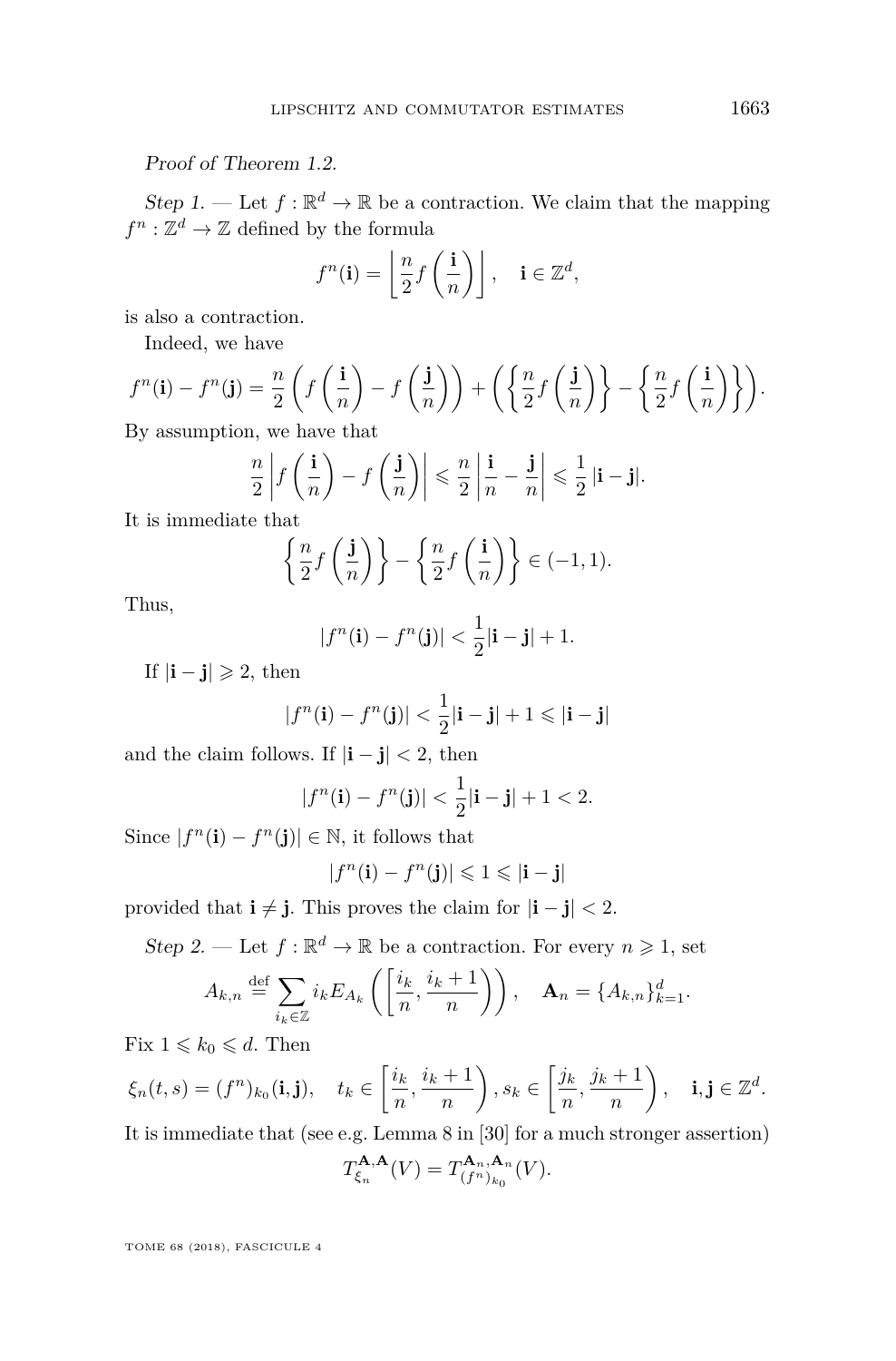It follows from Theorem [4.1](#page-18-1) that

$$
||T_{\xi_n}^{\mathbf{A},\mathbf{A}}(V)||_{1,\infty} \leqslant c(d)||V||_1.
$$

Note that  $\xi_n \to \frac{1}{2} f_{k_0}$  everywhere. It follows from Lemma [5.1](#page-20-1) that

$$
T_{\xi_n}^{\mathbf{A},\mathbf{A}}(V) \to T_{\frac{1}{2}f_{k_0}}^{\mathbf{A},\mathbf{A}}(V), \quad V \in L_2(\mathcal{M})
$$

in  $L_2(\mathcal{M})$  (and, hence, in measure; see e.g [\[26\]](#page-26-8)) as  $n \to \infty$ . Since the quasi-norm in  $L_{1,\infty}(\mathcal{M})$  is a Fatou quasi-norm [\[23\]](#page-26-19), it follows that

$$
||T_{f_{k_0}}^{\mathbf{A},\mathbf{A}}(V)||_{1,\infty} \leqslant c(d)||V||_1, \quad V \in (L_1 \cap L_2)(\mathcal{M}).
$$

<span id="page-22-1"></span>COROLLARY 5.2. — For every Lipschitz function  $f : \mathbb{R}^d \to \mathbb{R}$  and for every collection  $\mathbf{A} = \{A_k\}_{k=1}^d$  of bounded commuting self-adjoint operators, the operator  $T_{f_k}^{\mathbf{A}, \mathbf{A}}$  extends to a bounded operator from  $L_p(\mathcal{M})$  to  $L_p(\mathcal{M}), 1 < p < \infty$ .

Proof. — By Theorem [1.2,](#page-4-0)  $T_{f_k}^{A,A}$  extends to a bounded operator from  $L_1(\mathcal{M})$  to  $L_{1,\infty}(\mathcal{M})$  for every  $1 \leq k \leq d$ . Since also  $T_{f_k}^{\mathbf{A},\mathbf{A}}: L_2(\mathcal{M}) \to$  $L_2(\mathcal{M})$ , it follows from real interpolation that  $T_{f_k}^{\mathbf{A},\mathbf{A}}: L_p(\mathcal{M}) \to L_p(\mathcal{M})$ ,  $1 < p < 2$ . Thus,  $(T_{f_k}^{A,A})^* : L_{\frac{p}{p-1}}(\mathcal{M}) \to L_{\frac{p}{p-1}}(\mathcal{M}), 1 < p < 2$ . Since  $f_k(s,t) = f_k(t,s), s,t \in \mathbb{R}^d$ , it follows that  $(T_{f_k}^{\mathbf{A},\mathbf{A}})^* = T_{f_k}^{\mathbf{A},\mathbf{A}}$ . In particular,  $T_{f_k}^{\mathbf{A}, \mathbf{A}}: L_{\frac{p}{p-1}}(\mathcal{M}) \to L_{\frac{p}{p-1}}(\mathcal{M}), 1 \lt p \lt 2$ . This concludes the proof.  $\Box$ 

<span id="page-22-2"></span>LEMMA 5.3. — If  $A_k, B \in B(H)$ ,  $1 \leq k \leq d$ , are self-adjoint operators such that  $[A_k, B] \in L_2(H)$ ,  $1 \leq k \leq d$ , then, for every Lipschitz function *f,* we have

<span id="page-22-0"></span>
$$
\sum_{k=1}^d T_{f_k}^{\mathbf{A},\mathbf{A}}([A_k, B]) = [f(\mathbf{A}), B].
$$

Here  $f_k$  is given by  $(2.7)$ .

Proof. — By definition of double operator integral given in Subsec-tion [2.4,](#page-7-2) we have for any bounded Borel function on  $\mathbb{R}^{2d}$ ,

(5.2) 
$$
T_{\xi_1}^{\mathbf{A},\mathbf{A}}T_{\xi_2}^{\mathbf{A},\mathbf{A}}=T_{\xi_1\xi_2}^{\mathbf{A},\mathbf{A}}.
$$

Let  $\xi_{1,k} = f_k$  and let  $\xi_{2,k}(\lambda, \mu) = \lambda_k - \mu_k$  when  $|\lambda|_2, |\mu|_2 \leq \sup_{1 \leq k \leq d} ||A_k||_{\infty}$ ,  $\xi_{2,k}(\lambda,\mu) = 0$  when  $|\lambda|_2 > \sup_{1 \leqslant k \leqslant d} ||A_k||_{\infty}$  or  $|\mu|_2 > \sup_{1 \leqslant k \leqslant d} ||A_k||_{\infty}$ . It is immediate that

$$
\left(\sum_{k=1}^{d} \xi_{1,k} \xi_{2,k}\right) (\lambda, \mu) = f(\lambda) - f(\mu),
$$
  

$$
\lambda, \mu \in \mathbb{R}^{d}, \text{ s.t. } |\lambda|_{2}, |\mu|_{2} \leq \sup_{1 \leq k \leq d} ||A_{k}||_{\infty}.
$$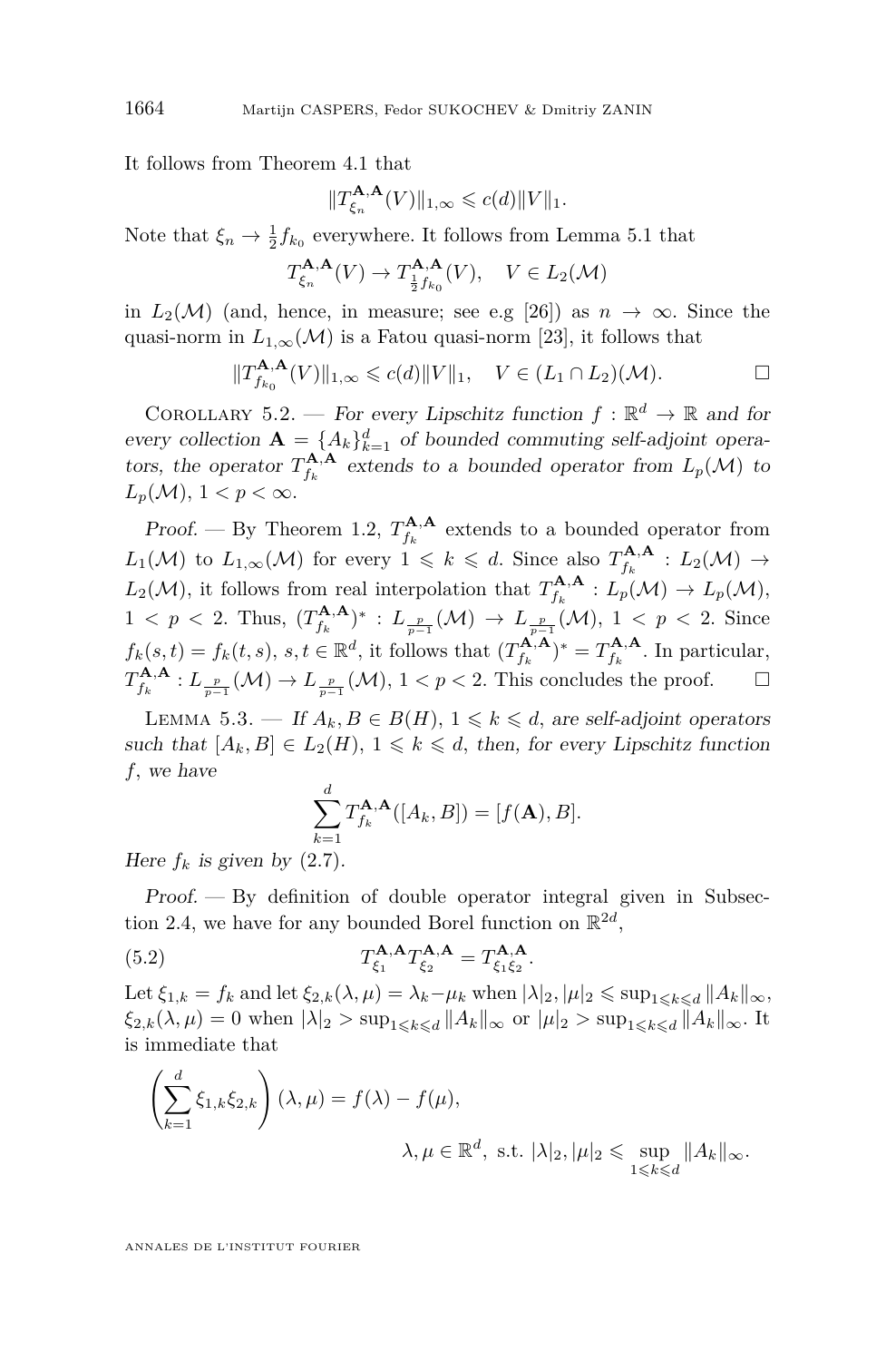If *p* is a finite rank projection, then  $pB \in L_2(H)$  and

$$
T_{\sum_{k=1}^d \xi_{1,k}\xi_{2,k}}^{\mathbf{A},\mathbf{A}}(pB) = f(\mathbf{A})p + pBf(\mathbf{A}), \quad T_{\xi_{2,k}}^{\mathbf{A},\mathbf{A}}(pB) = A_k p + pBA_k,
$$

Applying [\(5.2\)](#page-22-0) to the operator  $pB \in L_2(H)$ , we obtain

<span id="page-23-3"></span>(5.3) 
$$
\sum_{k=1}^{d} T_{f_k}^{\mathbf{A},\mathbf{A}} (A_k p B - p B A_k) = f(\mathbf{A}) p B - p B f(\mathbf{A}).
$$

By Theorem 4.2 in [\[36\]](#page-27-5), there exists a sequence  $p_l$  of finite rank projections such that  $p_l \to 1$  strongly and such that, for every  $1 \leq k \leq d$ ,  $[A_k, p_l] \rightarrow 0$  as  $l \rightarrow \infty$  in  $L_d(H)$  for  $d > 1$  and in  $L_2(H)$  if  $d = 1$ . In particular,

$$
A_k p_l B - p_l B A_k = p_l [A_k, B] + [A_k, p_l] B \rightarrow [A_k, B], \quad l \rightarrow \infty,
$$

in  $L_d(H)$ .

<span id="page-23-1"></span>By the preceding paragraph and Corollary [5.2,](#page-22-1) we have

(5.4) 
$$
T_{f_k}^{\mathbf{A},\mathbf{A}}(A_k p_l B - p_l B A_k) \to T_{f_k}^{\mathbf{A},\mathbf{A}}([A_k, B]), \quad l \to \infty,
$$

in  $L_d(H)$ . On the other hand,

<span id="page-23-2"></span>(5.5) 
$$
f(\mathbf{A})p_lB - p_lBf(\mathbf{A}) \to f(\mathbf{A})B - Bf(\mathbf{A}), \quad l \to \infty,
$$

in the strong operator topology. Substituting [\(5.4\)](#page-23-1) and [\(5.5\)](#page-23-2) into [\(5.3\)](#page-23-3), we conclude the proof.  $\Box$ 

Proof of Theorem [1.1.](#page-3-0) — By assumption,  $[A_k, B] \in L_1(H) \subset L_2(H)$ . The first assertion follows by combining Lemma [5.3](#page-22-2) and Theorem [1.2.](#page-4-0) Applying the first assertion to the operators

$$
A_k = \begin{pmatrix} X_k & 0 \\ 0 & Y_k \end{pmatrix}, \quad B = \begin{pmatrix} 0 & 1 \\ 1 & 0 \end{pmatrix},
$$

we obtain the second assertion.  $\hfill \square$ 

<span id="page-23-0"></span>COROLLARY 5.4. — For every Lipschitz function  $f : \mathbb{C} \to \mathbb{R}$  and for every normal operator  $A \in B(H)$  and every  $B \in B(H)$  such that  $[A, B] \in$  $L_1(H)$ *, we have* 

$$
\| [f(A), B] \|_{1, \infty} \leqslant c(d) \| \nabla(f) \|_{\infty} \| [A, B] \|_{1}.
$$

For every Lipschitz function  $f : \mathbb{C} \to \mathbb{R}$  and for every pair  $X, Y \in B(H)$  of normal operators such that  $X - Y \in L_1(H)$ , we have

$$
||f(X) - f(Y)||_{1,\infty} \leq c(d) ||\nabla(f)||_{\infty} ||X - Y||_1.
$$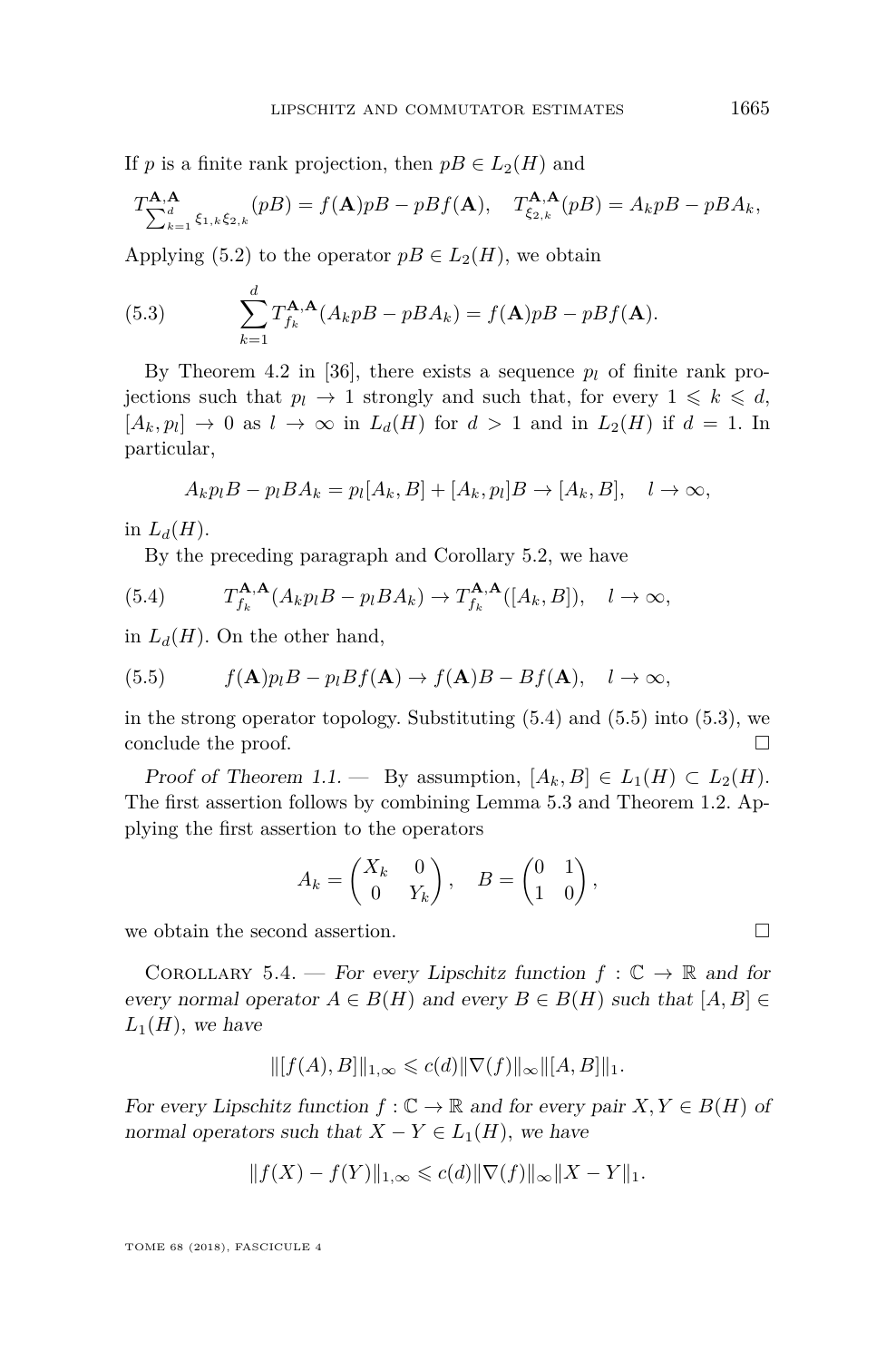Proof. — An operator *A* is normal if and only if it can be written as  $A = A_1 + iA_2$  with  $A_1$  and  $A_2$  commuting self-adjoint operators. Identifying  $\mathbb{C} \simeq \mathbb{R}^2$  we may see f as a 2 real variable Lipschitz function, say  $\tilde{f}$ , and this identification is compatible with spectral calculus, i.e.  $f(A)$  $f(A_1, A_2)$ . Then the corollary is a direct consequence of the statements in Theorem 1.1. Theorem [1.1.](#page-3-0)

#### **Appendix. Fejér's lemma**

In our proof we use a von Neumann-valued Fejér's lemma. As we could not find a reference to this type of vector valued case we prove it here for convenience of the reader.

We let  $e_l, l \in \mathbb{Z}$  denote the standard trigonometric functions on the torus. Let  $\mathcal{E}$  be the conditional expectation  $\mathcal{M} \otimes L^{\infty}(\mathbb{T}^{d+1}) \to \mathcal{M} \otimes 1$ . For  $k \in \mathbb{Z}_+^{d+1}$ , let

$$
S_k(x) = \sum_{\substack{l \in \mathbb{Z}^{d+1} \\ -k \leq l \leq k}} \mathcal{E}(x(1 \otimes e_l)^*)(1 \otimes e_l).
$$

For  $n \in \mathbb{Z}_+$ , we set

$$
A_n(x) = (n+1)^{-d-1} \sum_{\substack{k \in \mathbb{Z}_+^{d+1} \\ k \le (n, ..., n)}} S_k(x).
$$

Here, the order on  $\mathbb{Z}_{+}^{d+1}$  is defined by  $m \leqslant n$  if  $m_j \leqslant n_j$  for all  $1 \leqslant j \leqslant d+1$ .

<span id="page-24-1"></span>Remark A.5. — It follows directly that for  $x \in L_2(\mathcal{M} \otimes \mathbb{T}^{d+1})$  we have  $||A_n x - x||_2 \to 0$  as  $n \to \infty$ .

The assertion below is known as Fejér's lemma.

<span id="page-24-0"></span>LEMMA A.6. — We have  $||A_n(x) - x||_1 \to 0$  for all  $x \in L_1(\mathcal{M} \otimes \mathbb{T}^{d+1})$ as  $n \to \infty$ .

Proof. — We split the proof in steps.

 $Step 1.$  We claim that

$$
||A_nx||_1 \le ||x||_1, \quad x \in L_1(\mathcal{M} \otimes \mathbb{T}^{d+1}), \quad n \ge 0.
$$

To see this fact, we identify the space  $L_1(\mathcal{M} \otimes \mathbb{T}^{d+1})$  with the space of vector-valued functions  $L_1(\mathbb{T}^{d+1}, L_1(\mathcal{M}))$ . We now write a pointwise equality

$$
(A_n(x))(t) = \int_{\mathbb{T}^{d+1}} x(t+s)\Phi_n(s)ds, \quad s \in \mathbb{T}^{d+1}.
$$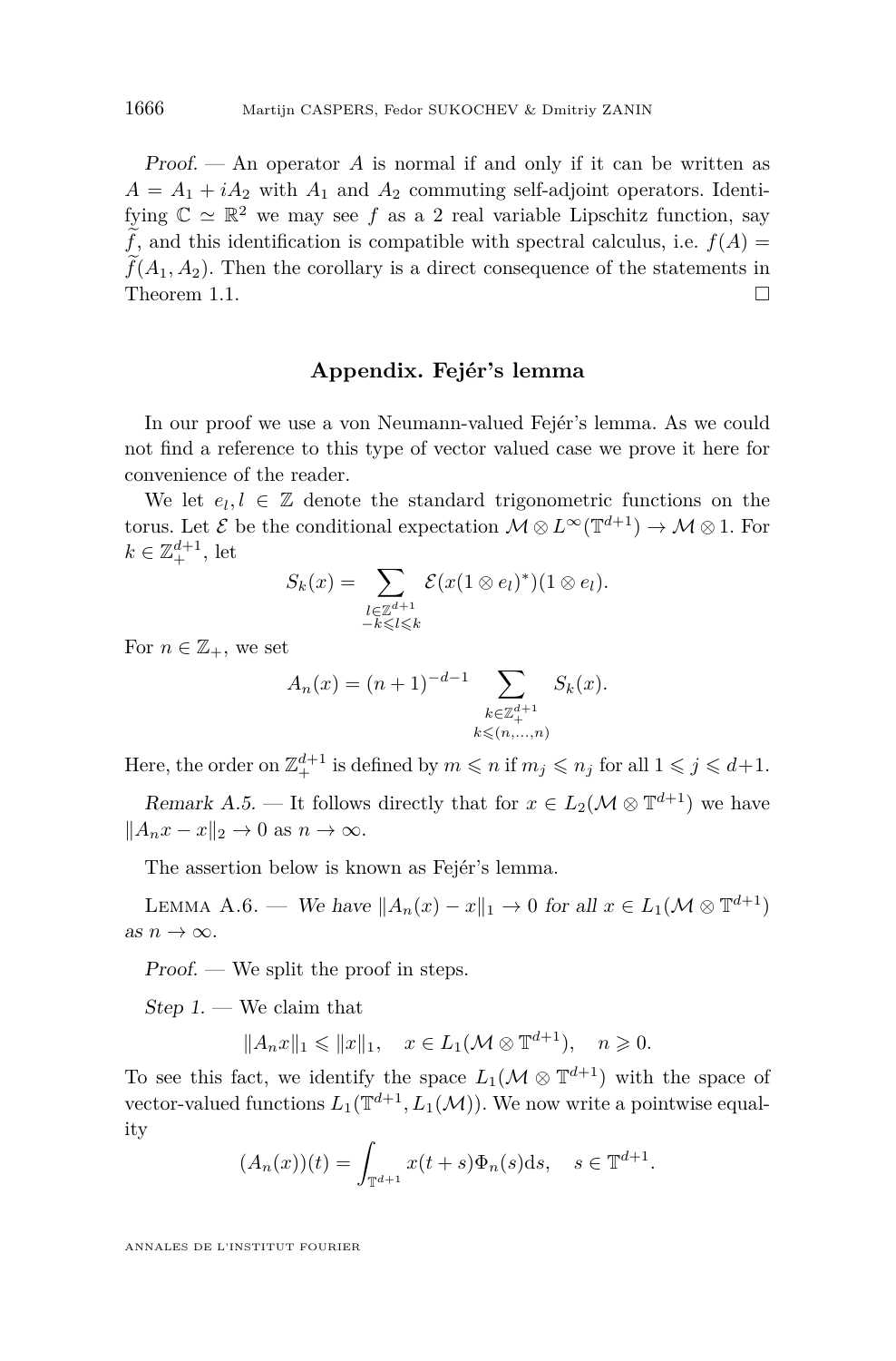Here,  $\Phi_n: \mathbb{T}^{d+1} \to \mathbb{R}$  is the Fejér kernel possessing the following properties.

$$
\Phi_n(s) \geq 0, \quad \int_{\mathbb{T}^{d+1}} \Phi_n(s) \mathrm{d}s = 1.
$$

Thus,

$$
||A_nx||_1 \leq \int_{\mathbb{T}^{d+1}} ||x(\cdot+s)||_1 \Phi_n(s) \mathrm{d} s = ||x||_1.
$$

Step 2. — Fix  $\epsilon > 0$  and choose a projection  $p \in \mathcal{M}$  such that  $\tau(p) < \infty$ and such that  $||x'||_1 < \epsilon$ , where

$$
x' := x - (p \otimes 1)x(p \otimes 1).
$$

Choose  $y \in L_2(p\mathcal{M}p \otimes \mathbb{T}^{d+1})$  such that

$$
||y - (p \otimes 1)x(p \otimes 1)||_1 < \epsilon.
$$

In particular, we have that  $||y - x||_1 < 2\epsilon$ .

We clearly have  $A_n y \to y$  in  $L_2(p \mathcal{M} p \otimes \mathbb{T}^{d+1})$ *.* Since  $\tau(p) < \infty$ , it follows that  $A_n y \to y$  in  $L_1(p \mathcal{M} p \otimes \mathbb{T}^{d+1})$ . Thus,  $A_n y \to y$  in  $L_1(\mathcal{M} \otimes \mathbb{T}^{d+1})$ . Choose *N* so large that  $||A_n y - y||_1 < \epsilon$  for  $n > N$ . It follows from Step 1 that

$$
||A_nx - x||_1 \le ||A_n(x - y)||_1 + ||A_ny - y||_1 + ||x - y||_1
$$
  
\n
$$
\le 2||x - y||_1 + ||A_ny - y||_1 \le 4\epsilon + ||A_ny - y||_1 < 5\epsilon, \quad n > N.
$$

Since  $\epsilon > 0$  is arbitrarily small, the assertion follows.

#### BIBLIOGRAPHY

- <span id="page-25-0"></span>[1] A. Aleksandrov, V. Peller, D. Potapov & F. Sukochev, "Functions of normal operators under perturbations", Adv. Math. **226** (2011), no. 6, p. 5216-5251.
- <span id="page-25-1"></span>[2] M. Birman & M. Solomyak, "Double Stieltjes operator integrals", Probl. Mat. Fiz. (1966), p. 33-67.
- <span id="page-25-7"></span>[3] ——— , Spectral theory of selfadjoint operators in Hilbert space, Mathematics and its Applications, Soviet Series, vol. 5, Kluwer Academic Publishers, 1987, xvi+301 pages.
- <span id="page-25-3"></span>[4] ——— , "Operator integration, perturbations and commutators", Zap. Nauchn. Sem. Leningrad. Otdel. Mat. Inst. Steklov. **170** (1989), p. 34-66.
- <span id="page-25-2"></span>[5] ——— , "Double operator integrals in a Hilbert space", Integral Equations Oper. Theory **47** (2003), no. 2, p. 131-168.
- <span id="page-25-6"></span>[6] L. CADILHAC, "Weak boundedness of Calderón-Zygmund operators on noncommutative  $\mathrm{L}^1$ -spaces", <https://arxiv.org/abs/1702.06536>, 2017.
- <span id="page-25-4"></span>[7] M. Caspers, S. Montgomery-Smith, D. Potapov & F. Sukochev, "The best constants for operator Lipschitz functions on Schatten classes", J. Funct. Anal. **267** (2014), no. 10, p. 3557-3579.
- <span id="page-25-5"></span>[8] M. Caspers, D. Potapov, F. Sukochev & D. Zanin, "Weak type commutator and Lipschitz estimates: resolution of the Nazarov-Peller conjecture", to appear in Am. J. Math.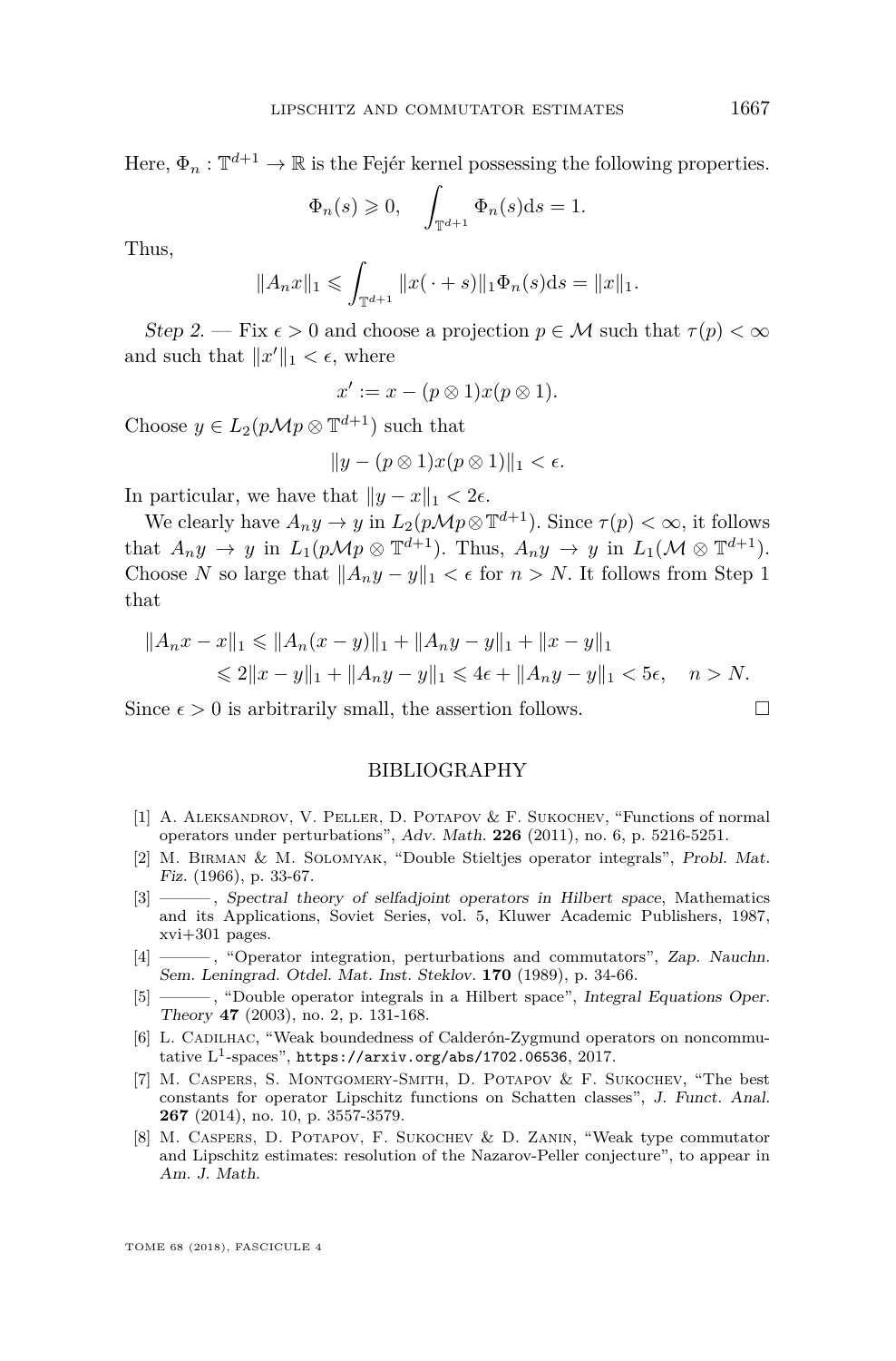- <span id="page-26-13"></span>[9] ——— , "Weak type estimates for the absolute value mapping", J. Oper. Theory **73** (2015), no. 2, p. 361-384.
- <span id="page-26-0"></span>[10] A. Connes & M. Marcolli, Noncommutative geometry, quantum fields and motives, Colloquium Publications, vol. 55, American Mathematical Society, 2008, xxii+785 pages.
- <span id="page-26-4"></span>[11] E. Davies, "Lipschitz continuity of functions of operators in the Schatten classes", J. Lond. Math. Soc. **37** (1988), p. 148-157.
- <span id="page-26-9"></span>[12] P. DODDS, T. DODDS, B. DE PAGTER & F. SUKOCHEV, "Lipschitz continuity of the absolute value and Riesz projections in symmetric operator spaces", J. Funct. Anal. **148** (1997), no. 1, p. 28-69.
- <span id="page-26-14"></span>[13] ——— , "Lipschitz continuity of the absolute value in preduals of semifinite factors", Integral Equations Oper. Theory **34** (1999), no. 1, p. 28-44.
- <span id="page-26-2"></span>[14] Yu. Farforovskaya, "An example of a Lipschitz function of self-adjoint operators with non-nuclear difference under a nuclear perturbation", Zap. Nauchn. Sem. Leningrad. Otdel. Mat. Inst. Steklov. **30** (1972), p. 146-153.
- <span id="page-26-16"></span>[15] L. Grafakos, Classical Fourier analysis, 3rd ed., Graduate Texts in Mathematics, vol. 249, Springer, 2014, xvii+638 pages.
- <span id="page-26-11"></span>[16] T. Hytönen, J. van Neerven, M. Veraar & L. Weis, Analysis in Banach spaces. Volume I: Martingales and Littlewood-Paley theory, Ergebnisse der Mathematik und ihrer Grenzgebiete 3, vol. 63, Springer, 2016, xvii+614 pages.
- <span id="page-26-20"></span>[17] N. Kalton & F. Sukochev, "Symmetric norms and spaces of operators", J. Reine Angew. Math. **621** (2008), p. 81-121.
- <span id="page-26-5"></span>[18] T. KATO, "Continuity of the map  $S \mapsto |S|$  for linear operators", Proc. Japan Acad. **49** (1973), p. 157-160.
- <span id="page-26-17"></span>[19] E. Kissin, D. Potapov, V. Shulman & F. Sukochev, "Operator smoothness in Schatten norms for functions of several variables: Lipschitz conditions, differentiability and unbounded derivations", Proc. Lond. Math. Soc. **105** (2012), no. 4, p. 661-702.
- <span id="page-26-6"></span>[20] H. KOSAKI, "Unitarily invariant norms under which the map  $A \mapsto |A|$  is continuous", Publ. Res. Inst. Math. Sci. **28** (1992), no. 2, p. 299-313.
- <span id="page-26-1"></span>[21] M. KREĬN, "Some new studies in the theory of perturbations of self-adjoint operators.", in First mathematical summer school, part I (Kanev, 1963), Naukova Dumka, 1964, p. 103-187.
- <span id="page-26-18"></span>[22] K. de Leeuw, "On *L<sup>p</sup>* multipliers", Ann. Math. **81** (1965), p. 364-379.
- <span id="page-26-19"></span>[23] S. Lord, F. Sukochev & D. Zanin, Singular traces. Theory and applications, de Gruyter Studies in Mathematics, vol. 46, de Gruyter, 2013, xvi+452 pages.
- <span id="page-26-12"></span>[24] F. Nazarov & V. Peller, "Lipschitz functions of perturbed operators", C. R. Math. Acad. Sci. Paris **347** (2009), no. 15-16, p. 857-862.
- <span id="page-26-7"></span>[25] B. DE PAGTER & F. SUKOCHEV, "Differentiation of operator functions in noncommutative *Lp*-spaces", J. Funct. Anal. **212** (2004), no. 1, p. 28-75.
- <span id="page-26-8"></span>[26] B. DE PAGTER, F. SUKOCHEV & H. WITVLIET, "Double operator integrals", J. Funct. Anal. **192** (2002), no. 1, p. 52-111.
- <span id="page-26-15"></span>[27] J. Parcet, "Pseudo-localization of singular integrals and noncommutative Calderón-Zygmund theory", J. Funct. Anal. **256** (2009), no. 2, p. 509-593.
- <span id="page-26-3"></span>[28] V. Peller, "Hankel operators in the theory of perturbations of unitary and selfadjoint operators", Funkts. Anal. Prilozh. **19** (1985), no. 2, p. 37-51.
- <span id="page-26-10"></span>[29] G. Pisier, Introduction to operator space theory, London Mathematical Society Lecture Note Series, vol. 294, Cambridge University Press, 2003, viii+478 pages.
- <span id="page-26-21"></span>[30] D. POTAPOV & F. SUKOCHEV, "Unbounded Fredholm modules and double operator integrals", J. Reine Angew. Math. **626** (2009), p. 159-185.